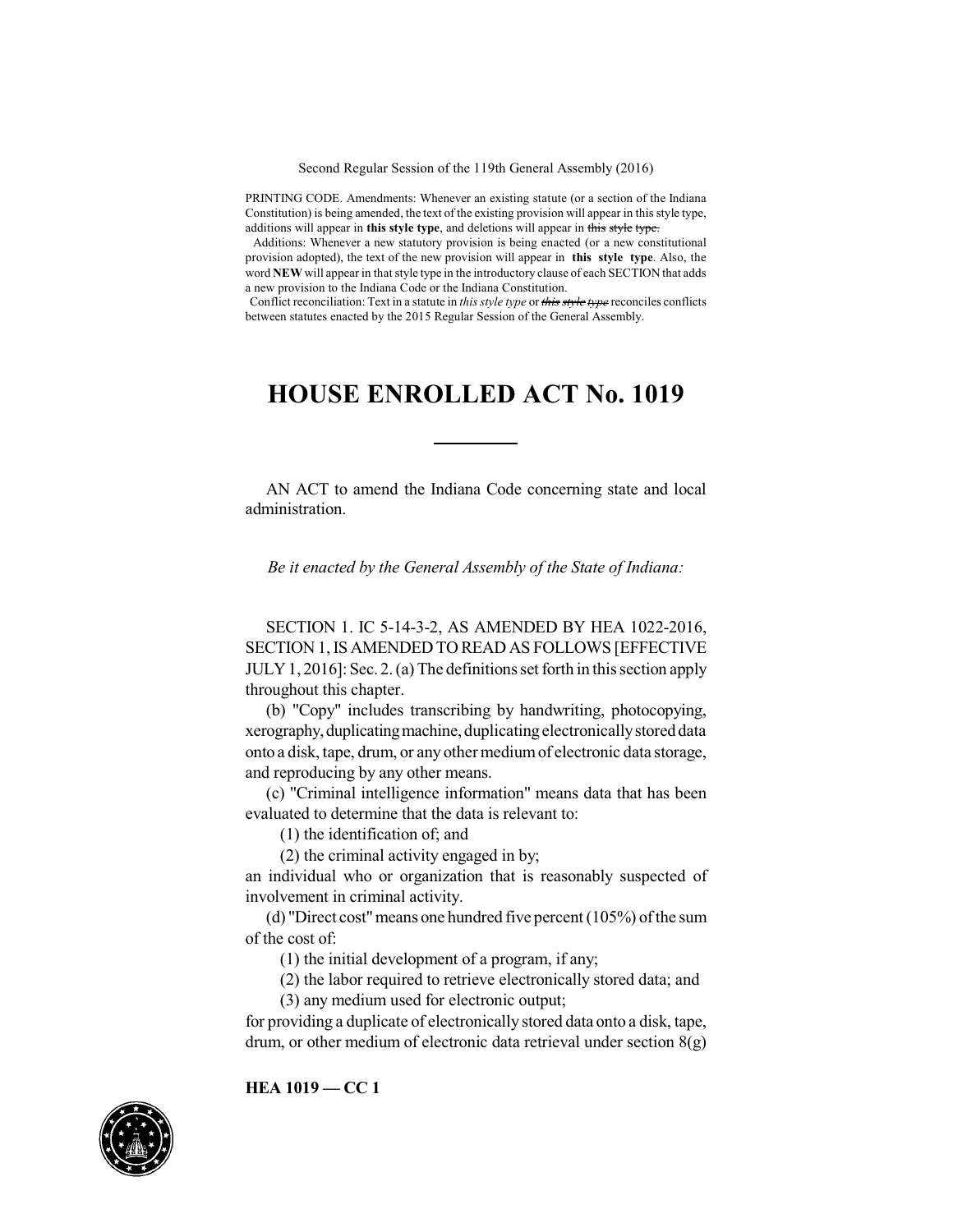ofthis chapter, or for reprogramming a computer systemunder section 6(c) of this chapter.

(e) "Electronic map" means copyrighted data provided by a public agency from an electronic geographic information system.

(f) "Enhanced access" means the inspection of a public record by a person other than a governmental entity and that:

(1) is by means of an electronic device other than an electronic device provided by a public agency in the office of the public agency; or

 $(2)$  requires the compilation or creation of a list or report that does not result in the permanent electronic storage of the information.

(g) "Facsimile machine" means a machine that electronically transmits exact images through connection with a telephone network.

(h) "Inspect" includes the right to do the following:

(1) Manuallytranscribe andmake notes, abstracts, or memoranda. (2) In the case of tape recordings or other aural public records, to listen and manually transcribe or duplicate, or make notes, abstracts, or other memoranda from them.

(3) In the case of public records available:

(A) by enhanced access under section 3.5 of this chapter; or

(B) to a governmental entity under section  $3(c)(2)$  of this chapter;

to examine and copy the public records by use of an electronic device.

(4) In the case of electronicallystored data, tomanuallytranscribe and make notes, abstracts, or memoranda or to duplicate the data onto a disk, tape, drum, or any other medium of electronic storage.

(i) "Investigatoryrecord"meansinformation compiled in the course of the investigation of a crime.

**(j) "Law enforcement activity" means:**

**(1) a traffic stop;**

**(2) a pedestrian stop;**

**(3) an arrest;**

**(4) a search;**

**(5) an investigation;**

**(6) a pursuit;**

**(7) crowd control;**

**(8) traffic control; or**

**(9) any other instance in which a law enforcement officer is enforcing the law.**

**The termdoes notinclude anadministrative activity, including the**

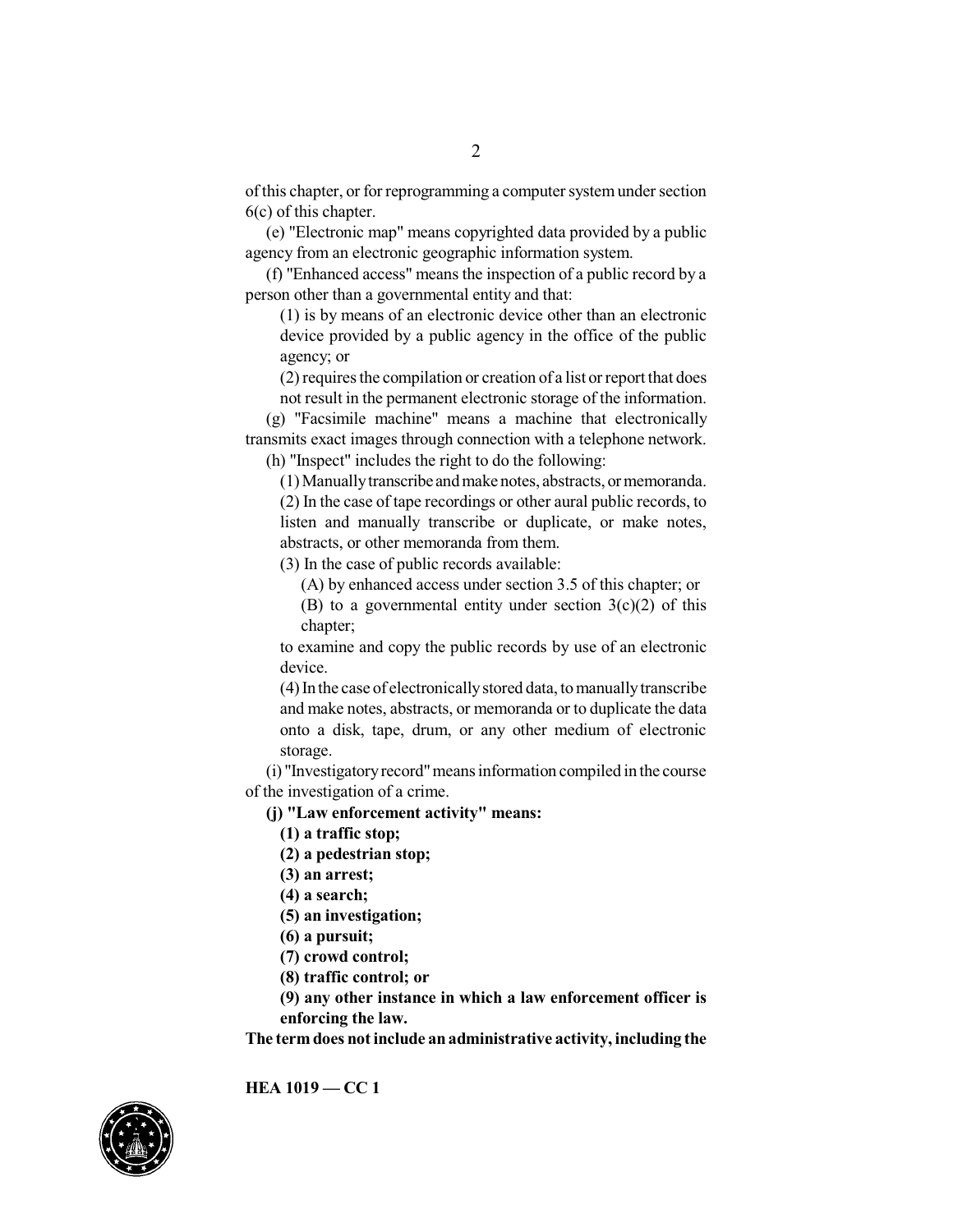**completion of paperwork related to a law enforcement activity, or a custodial interrogation conducted in a place of detention as described in Indiana Evidence Rule 617, regardless ofthe ultimate admissibility of a statement made during the custodial interrogation.**

**(k) "Law enforcement recording" means an audio, visual, or audiovisual recording of a law enforcement activity captured by a camera or other device that is:**

**(1) provided to or used by a law enforcement officer in the scope of the officer's duties; and**

**(2) designed to be worn by a law enforcement officer or attachedto the vehicle or transportationof a lawenforcement officer.**

(j) **(l)** "Offender" means a person confined in a penal institution as the result of the conviction for a crime.

(k) **(m)** "Patient" has the meaning set out in IC 16-18-2-272(d).

(l) **(n)** "Person" means an individual, a corporation, a limited liability company, a partnership, an unincorporated association, or a governmental entity.

(m) **(o)** "Private university police department" means the police officers appointed by the governing board of a private university under IC 21-17-5.

 $\overline{(n)}$  (p) "Provider" has the meaning set out in IC 16-18-2-295(b) and includes employees of the state department of health or local boards of health who create patient records at the request of another provider or who are social workers and create records concerning the family background of children who may need assistance.

 $\overline{(0)}$  (q) "Public agency", except as provided in section 2.1 of this chapter, means the following:

(1) Any board, commission, department, division, bureau, committee, agency, office, instrumentality, or authority, by whatever name designated, exercising any part of the executive, administrative, judicial, or legislative power of the state.

(2) Any:

 $(A)$  county, township, school corporation, city, or town, or any board, commission, department, division, bureau, committee, office, instrumentality, or authority of any county, township, school corporation, city, or town;

(B) political subdivision (as defined by IC 36-1-2-13); or

(C) other entity, or any office thereof, by whatever name designated, exercising in a limited geographical area the executive, administrative, judicial, or legislative power of the

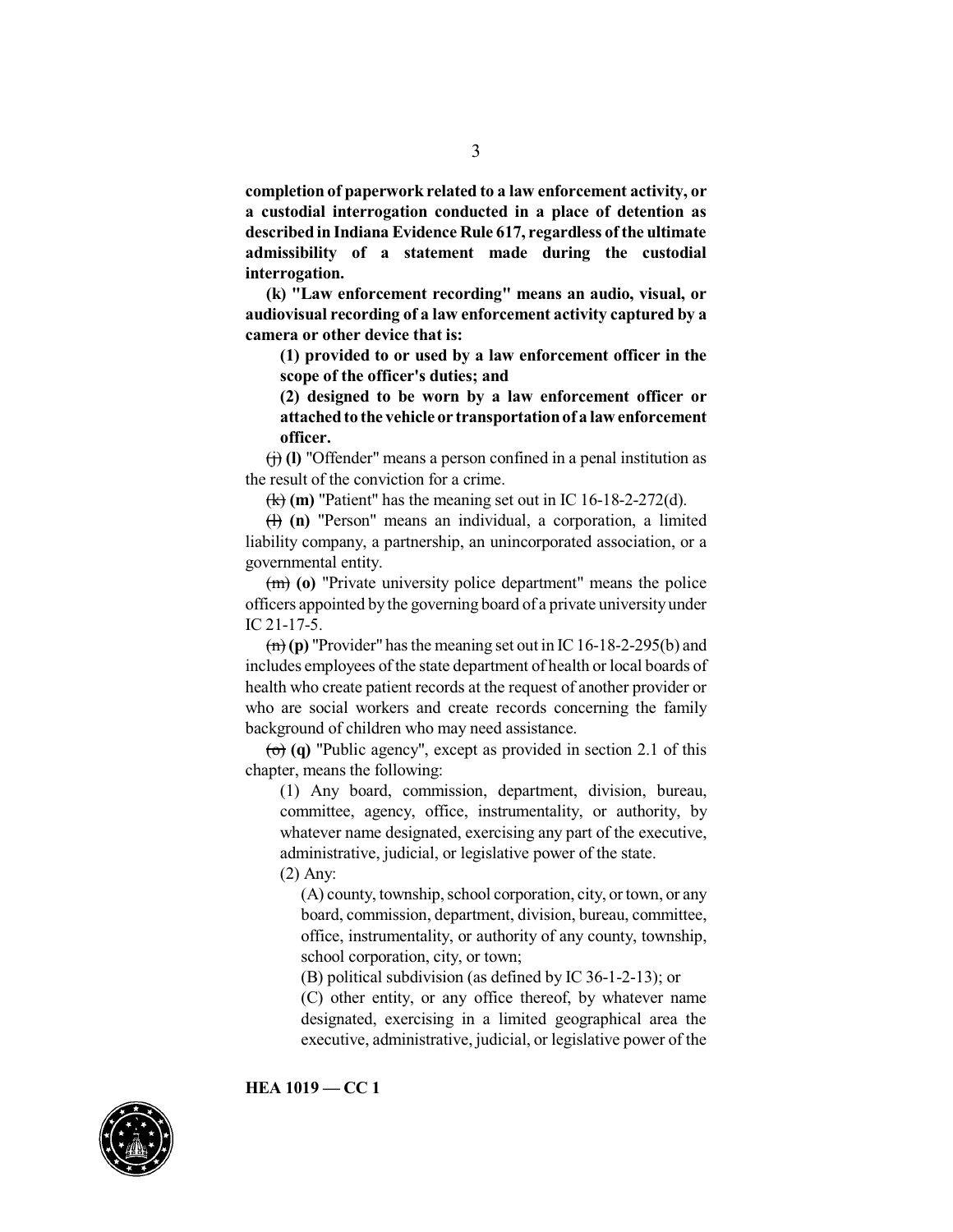state or a delegated local governmental power.

(3) Any entity or office that is subject to:

(A) budget review by either the department of local government finance or the governing body of a county, city, town, township, or school corporation; or

(B) an audit by the state board of accounts that is required by statute, rule, or regulation.

(4) Any building corporation of a political subdivision that issues bonds for the purpose of constructing public facilities.

(5) Any advisory commission, committee, or body created by statute, ordinance, or executive order to advise the governing body of a public agency, except medical staffs or the committees of any such staff.

(6) Any law enforcement agency, which means an agency or a department of any level of government that engages in the investigation, apprehension, arrest, or prosecution of alleged criminal offenders, such as the state police department, the police or sheriff's department of a political subdivision, prosecuting attorneys, members of the excise police division of the alcohol and tobacco commission, conservation officers of the department of natural resources, gaming agents of the Indiana gaming commission, gaming control officers of the Indiana gaming commission, and the security division of the state lottery commission.

(7) Any license branch staffed by employees of the bureau of motor vehicles commission under IC 9-16.

(8) The state lottery commission established by IC 4-30-3-1, including any department, division, or office of the commission. (9) The Indiana gaming commission established under IC 4-33, including any department, division, or office of the commission.  $(10)$  The Indiana horse racing commission established by IC4-31, including any department, division, or office of the commission. (11) A private university police department. The term does not include the governing board of a private university or any other department, division, board, entity, or office of a private university.

(p) **(r)** "Public record"means anywriting, paper,report,study,map, photograph, book, card, tape recording, or other material that is created, received, retained, maintained, or filed by or with a public agency and which is generated on paper, paper substitutes, photographic media, chemically based media, magnetic or machine readable media, electronically stored data, or any other material,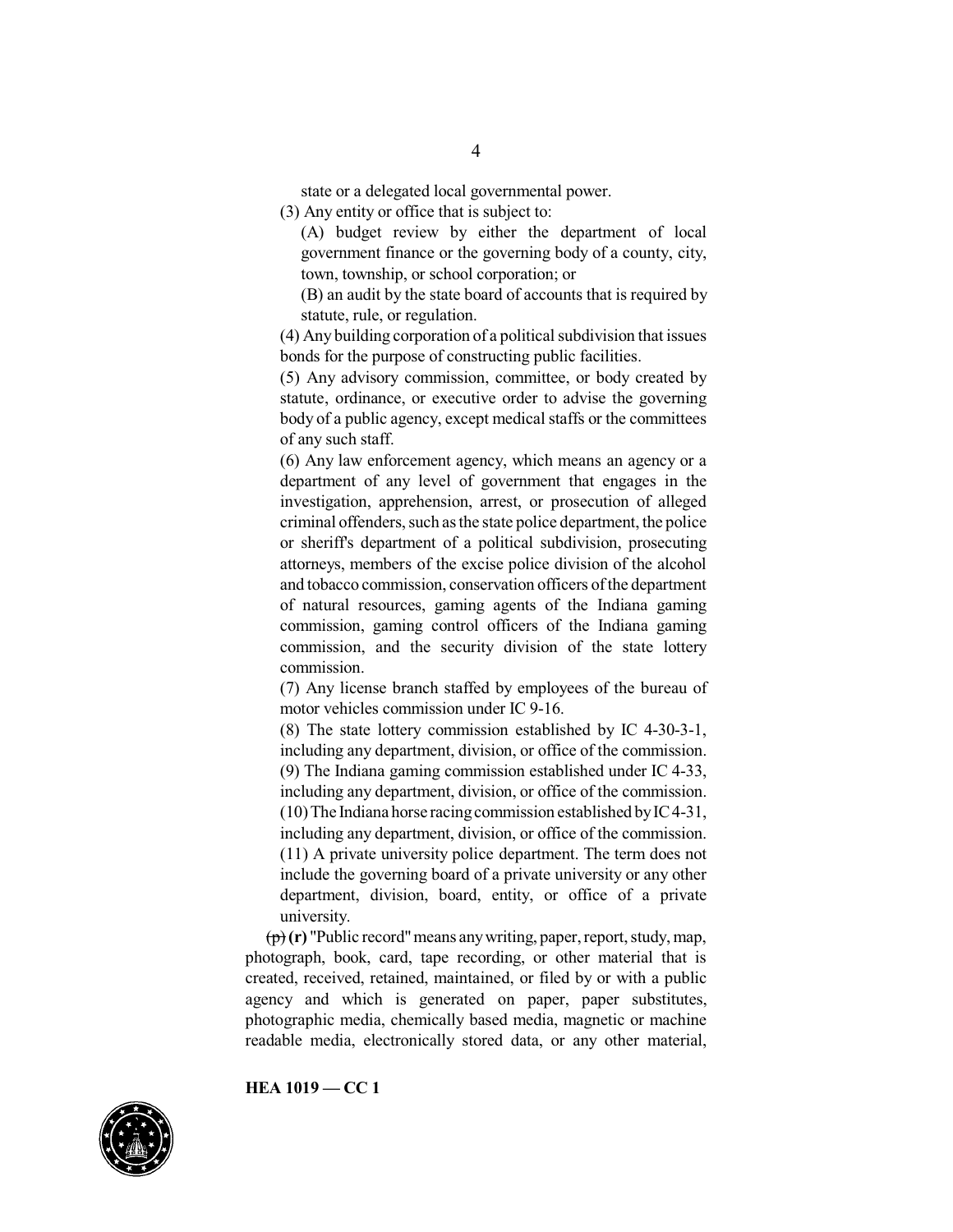regardless of form or characteristics.

 $\left(\frac{q}{r}\right)$  (s) "Standard-sized documents" includes all documents that can be mechanically reproduced (without mechanical reduction) on paper sized eight and one-half (8 1/2) inches by eleven (11) inches or eight and one-half (8 1/2) inches by fourteen (14) inches.

(r) **(t)** "Trade secret" has the meaning set forth in IC 24-2-3-2.

(s) **(u)** "Work product of an attorney" means information compiled by an attorney in reasonable anticipation of litigation. The term includes the attorney's:

(1) notes and statements taken during interviews of prospective witnesses; and

(2) legal research or records, correspondence, reports, or memoranda to the extent that each contains the attorney's opinions, theories, or conclusions.

This definition does not restrict the application of any exception under section 4 of this chapter.

SECTION 2. IC 5-14-3-3, AS AMENDED BY P.L.134-2012, SECTION17,ISAMENDEDTOREADASFOLLOWS[EFFECTIVE JULY1, 2016]: Sec. 3.(a) Any person may inspect and copy the public records of any public agency during the regular business hours of the agency, except as provided in section 4 of this chapter. A request for inspection or copying must:

(1) identify with reasonable particularity the record being requested; and

(2) be, at the discretion of the agency, in writing on or in a form provided by the agency.

No request may be denied because the person making the request refuses to state the purpose of the request, unless such condition is required by other applicable statute. **If a request is for inspection or copying of a law enforcement recording, the request must provide the information required under subsection (i).**

(b) A public agency may not deny or interfere with the exercise of the right stated in subsection (a). Within a reasonable time after the request is received by the agency, the public agency shall either:

(1) provide the requested copies to the person making the request; or

(2) allow the person to make copies:

(A) on the agency's equipment; or

(B) on the person's own equipment.

(c) Notwithstanding subsections(a) and (b), a public agencymayor may not do the following:

(1) In accordance with a contract described in section 3.5 of this

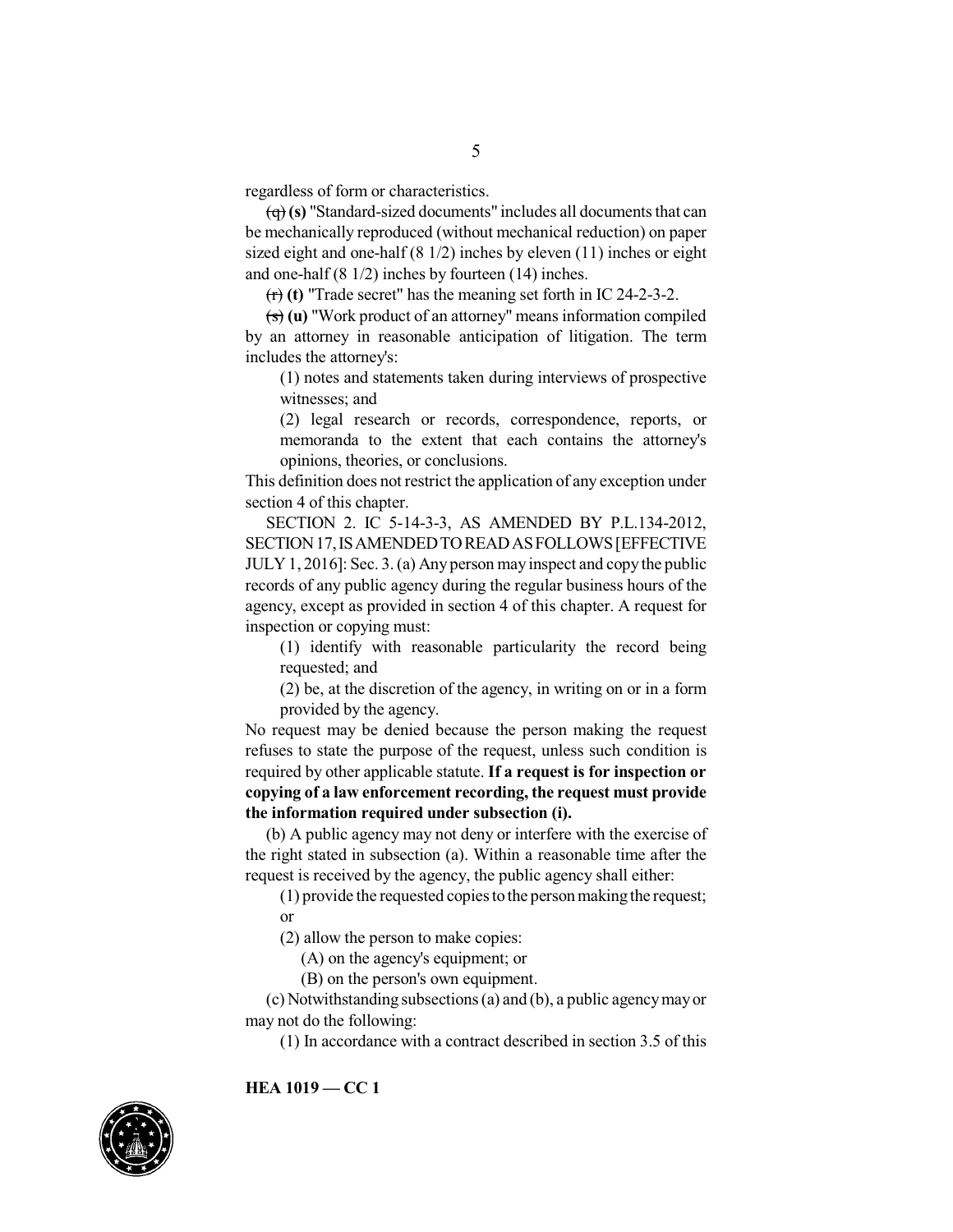chapter, permit a person to inspect and copy through the use of enhanced access public records containing information owned by or entrusted to the public agency.

(2) Permit a governmental entity to use an electronic device to inspect and copypublic records containing information owned by or entrusted to the public agency.

(d) Except as provided in subsection (e), a public agency that maintains or contracts for the maintenance of public records in an electronic data storage systemshall make reasonable efforts to provide to a person making a request a copy of all disclosable data contained in the records on paper, disk, tape, drum, or any other method of electronic retrieval if the medium requested is compatible with the agency's data storage system. This subsection does not apply to an electronic map.

(e) A state agencymay adopt a rule under IC 4-22-2, and a political subdivision may enact an ordinance, prescribing the conditions under which a person who receives information on disk or tape under subsection (d) may or may not use the information for commercial purposes, including to sell, advertise, or solicit the purchase of merchandise, goods, or services, or sell, loan, give away, or otherwise deliver the information obtained by the request to any other person for these purposes. Use of information received under subsection (d) in connection with the preparation or publication of news, for nonprofit activities, or for academic research is not prohibited. A person who uses information in a manner contrary to a rule or ordinance adopted under thissubsection may be prohibited bythe state agency or political subdivision fromobtaining a copy or any further data under subsection (d).

(f) Notwithstanding the other provisions of this section, a public agency is not required to create or provide copies of lists of names and addresses (including electronic mail account addresses) unless the public agency is required to publish such lists and disseminate them to the public under a statute. However, if a public agency has created a list of names and addresses (excluding electronic mail account addresses), it must permit a person to inspect and make memoranda abstracts fromthe list unless accessto the list is prohibited by law. The lists of names and addresses (including electronic mail account addresses) described in subdivisions (1) through (3) may not be disclosed by public agencies to any individual or entity for political purposes and may not be used by any individual or entity for political purposes. In addition, the lists of names and addresses (including electronic mail account addresses) described in subdivisions (1)

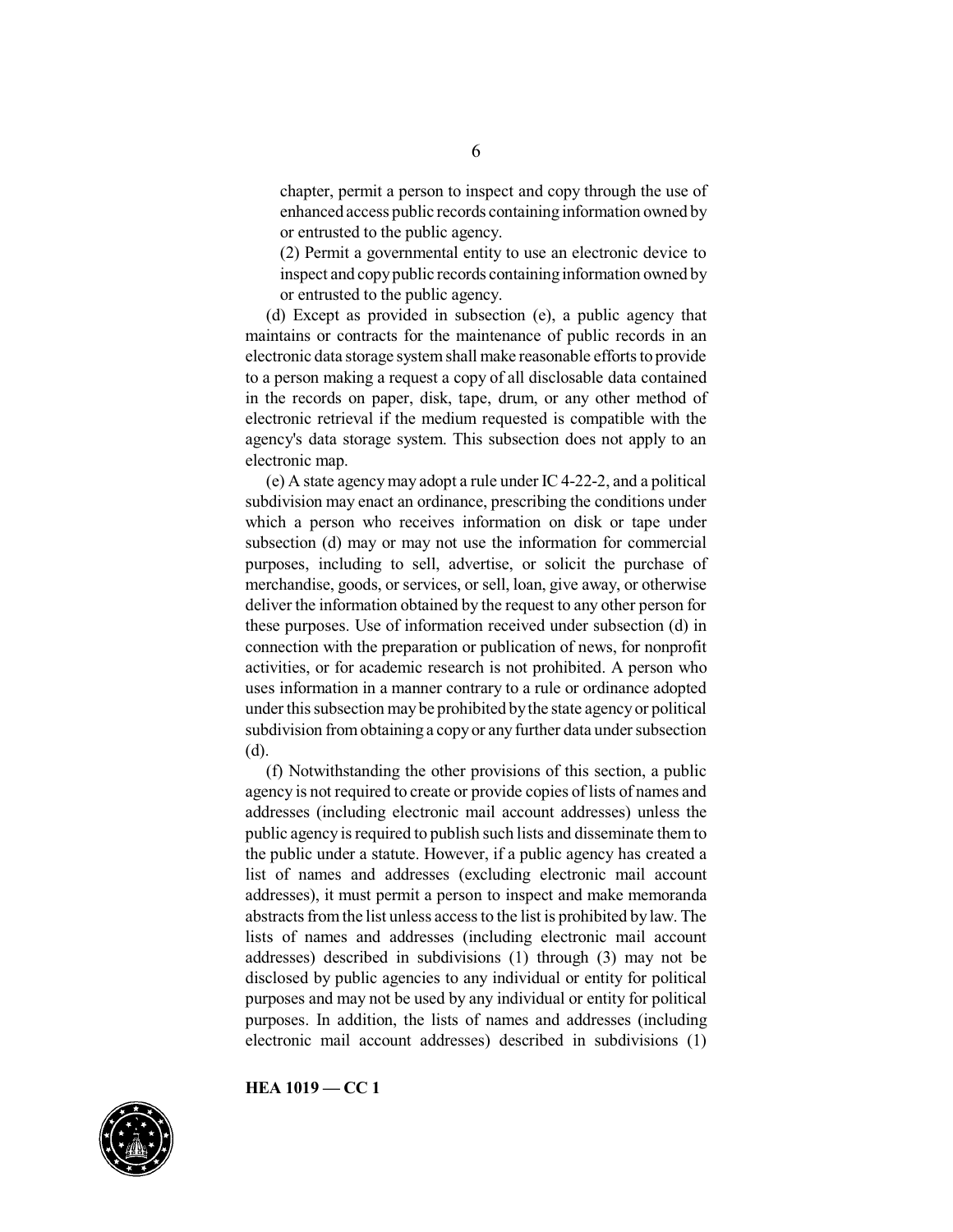through (3) may not be disclosed by public agencies to commercial entities for commercial purposes and may not be used by commercial entities for commercial purposes. The prohibition in this subsection against the disclosure of lists for political or commercial purposes applies to the following lists of names and addresses (including electronic mail account addresses):

(1) A list of employees of a public agency.

(2) A list of persons attending conferences or meetings at a state educational institution or of persons involved in programs or activities conducted or supervised by the state educational institution.

(3) A list of students who are enrolled in a public school corporation ifthe governingbodyofthe public school corporation adopts a policy:

(A) with respect to disclosure related toa commercial purpose, prohibiting the disclosure of the list to commercial entities for commercial purposes;

(B) with respect todisclosure related to a commercial purpose, specifying the classes or categories of commercial entities to which the list may not be disclosed or by which the list may not be used for commercial purposes; or

(C) with respect to disclosure related to a political purpose, prohibiting the disclosure ofthe list to individuals and entities for political purposes.

A policy adopted under subdivision  $(3)(A)$  or  $(3)(B)$  must be uniform and maynot discriminate amongsimilarlysituated commercial entities. For purposes of this subsection, "political purposes" means influencing the election of a candidate for federal, state, legislative, local, or school board office or the outcome of a public question or attempting to solicit a contribution to influence the election of a candidate for federal, state, legislative, local, or school board office or the outcome of a public question.

(g) A public agency may not enter into or renew a contract or an obligation:

(1) for the storage or copying of public records; or

(2) that requires the public to obtain a license or pay copyright royalties for obtaining the right to inspect and copy the records unless otherwise provided by applicable statute;

if the contract, obligation, license, or copyright unreasonably impairs the right of the public to inspect and copy the agency's public records.

(h) If this section conflicts with IC 3-7, the provisions of IC 3-7 apply.

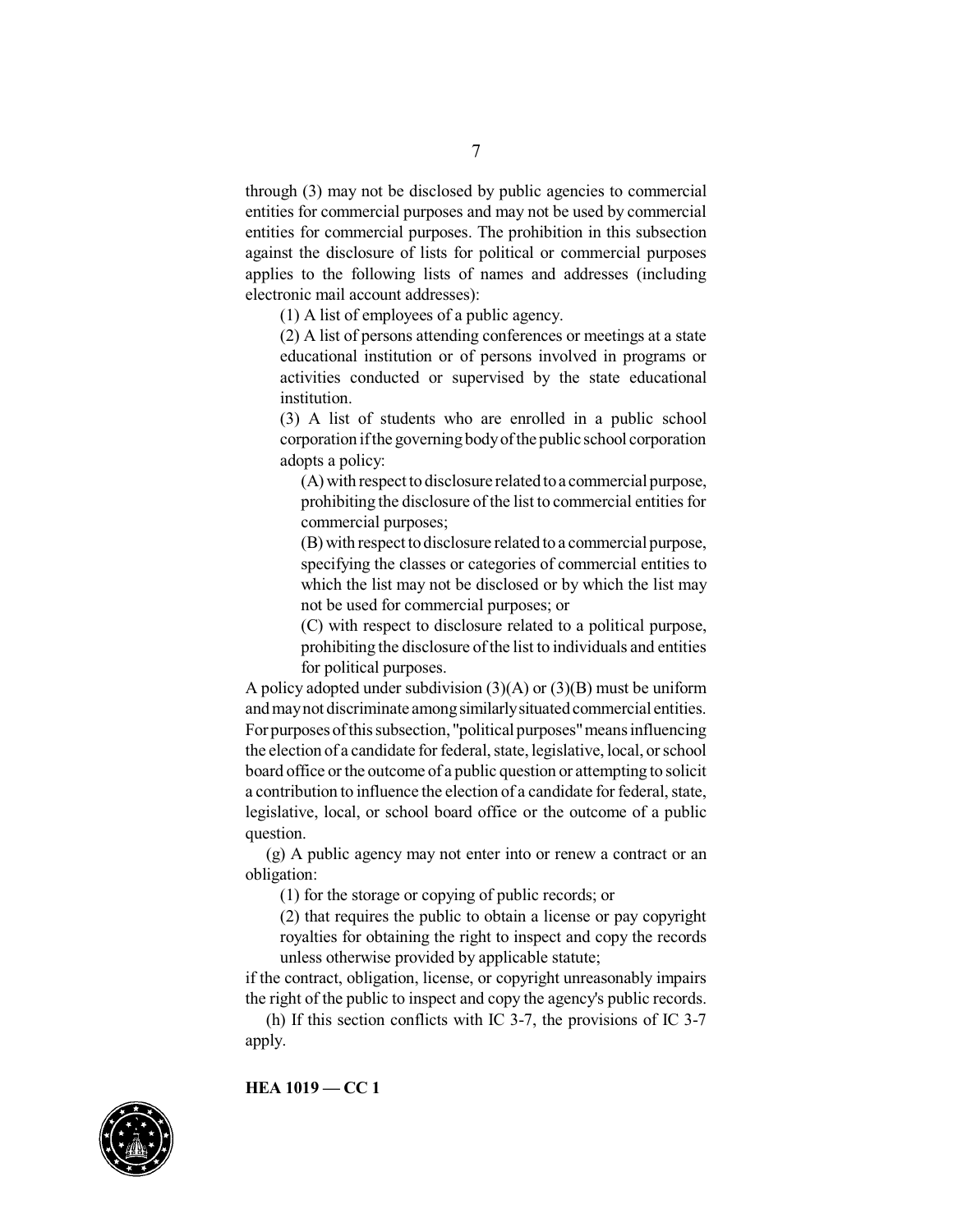**(i) A request to inspect or copy a law enforcement recording must be in writing. A request identifies a law enforcement recording with reasonable particularity as required by this section only if the request provides the following information regarding the law enforcement activity depicted in the recording:**

**(1) The date and approximate time of the law enforcement activity.**

**(2) The specific location where the law enforcement activity occurred.**

**(3) The name of at least one (1) individual, other than a law enforcement officer, who was directly involved in the law enforcement activity.**

SECTION 3. IC 5-14-3-4, AS AMENDED BY SEA 378-2016, SECTION 3, AND AS AMENDED BY HEA 1022-2016, SECTION 3, IS AMENDED TO READ AS FOLLOWS [EFFECTIVE JULY 1, 2016]: Sec. 4. (a) The following public records are excepted from section 3 of this chapter and may not be disclosed by a public agency, unless accessto the records isspecifically required by a state or federal statute or is ordered by a court under the rules of discovery:

(1) Those declared confidential by state statute.

(2) Those declared confidential by rule adopted by a public agency under specific authority to classify public records as confidential granted to the public agency by statute.

(3) Those required to be kept confidential by federal law.

(4) Records containing trade secrets.

(5) Confidential financial information obtained, upon request, from a person. However, this does not include information that is filed with or received by a public agency pursuant to state statute. (6) Information concerning research, including actual research documents, conducted under the auspices of a state educational institution, including information:

(A) concerning any negotiations made with respect to the research; and

(B) received from another party involved in the research.

(7) Grade transcripts and license examination scores obtained as part of a licensure process.

(8) Those declared confidential by or under rules adopted by the supreme court of Indiana.

(9) Patient medical records and charts created by a provider, unless the patient gives written consent under IC 16-39 or as provided under IC 16-41-8.

(10)Application information declaredconfidential bythe Indiana

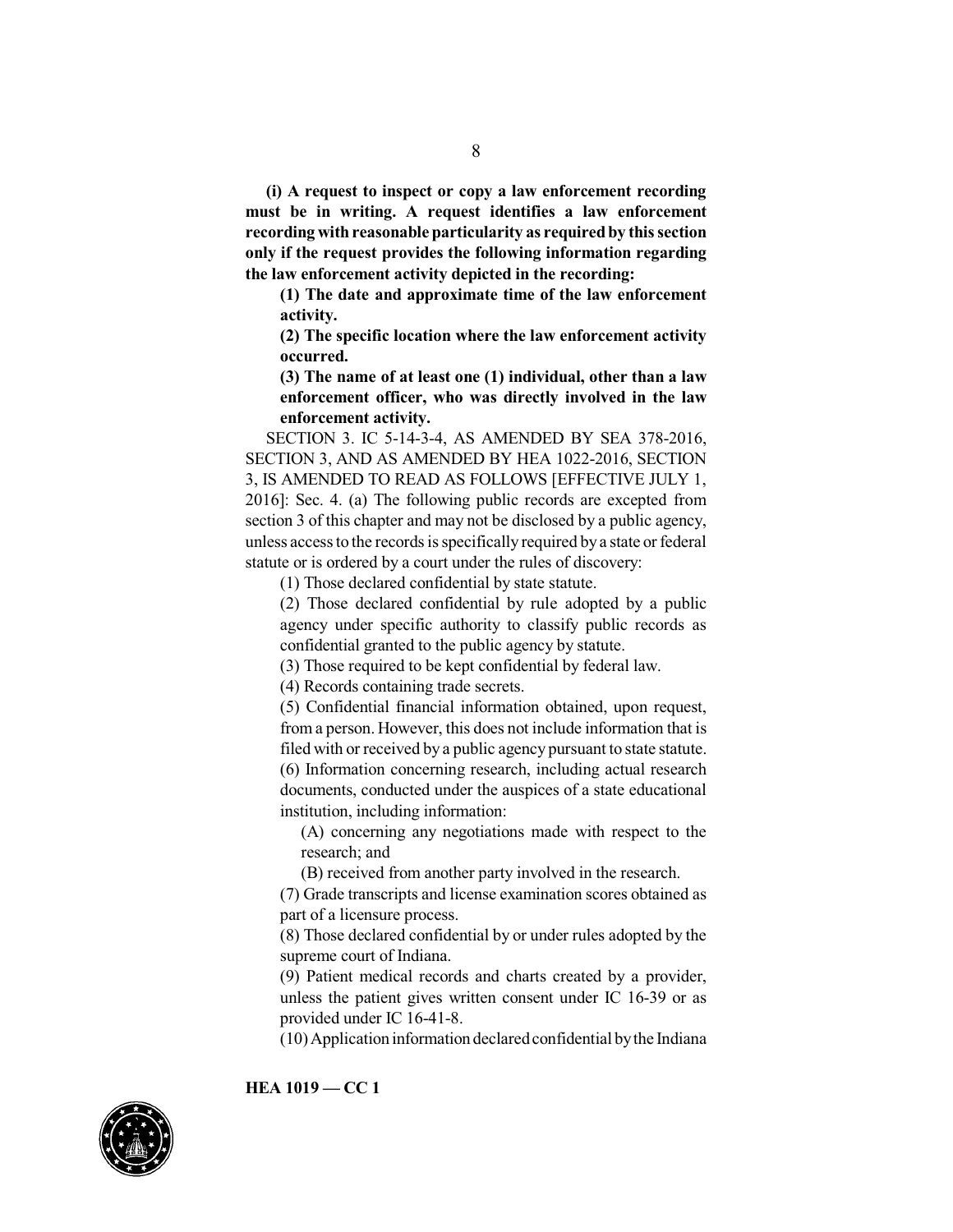(11) A photograph, a video recording, or an audio recording of an autopsy, except as provided in IC 36-2-14-10.

(12) A Social Security number contained in the records of a public agency.

(13) The following information that is part of a foreclosure action subject to IC 32-30-10.5:

(A) Contact information for a debtor, as described in IC 32-30-10.5-8(d)(1)(B).

(B) Any document submitted to the court as part of the debtor's loss mitigation package under IC 32-30-10.5-10(a)(3).

(14) The following information obtained from a call made to a fraud hotline established under IC 36-1-8-8.5:

(A) The identity of any individual who makes a call to the fraud hotline.

(B) A report, transcript, audio recording, or other information concerning a call to the fraud hotline.

However, records described in this subdivision may be disclosed to a law enforcement agency, a private university police department, the attorney general, the inspector general, the state examiner, or a prosecuting attorney.

(b) Except as otherwise provided by subsection (a), the following public records shall be excepted from section 3 of this chapter at the discretion of a public agency:

(1) Investigatory records of law enforcement agencies or private university police departments. **For purposes of this chapter, a lawenforcement recording isnot aninvestigatory record.**Law enforcement agencies or private university police departments may share investigatory records with a person who advocates on behalf of a crime victim, including a victim advocate (as defined in IC 35-37-6-3.5) or a victim service provider (as defined in IC 35-37-6-5), for the purposes of providing services to a victim or describing services that may be available to a victim, without the law enforcement agency or private university police department losingits discretion tokeep those records confidential from other records requesters. However, certain law enforcement records must be made available for inspection and copying as provided in section 5 of this chapter.

(2) The work product of an attorney representing, pursuant to state employment or an appointment by a public agency:

- (A) a public agency;
- (B) the state; or

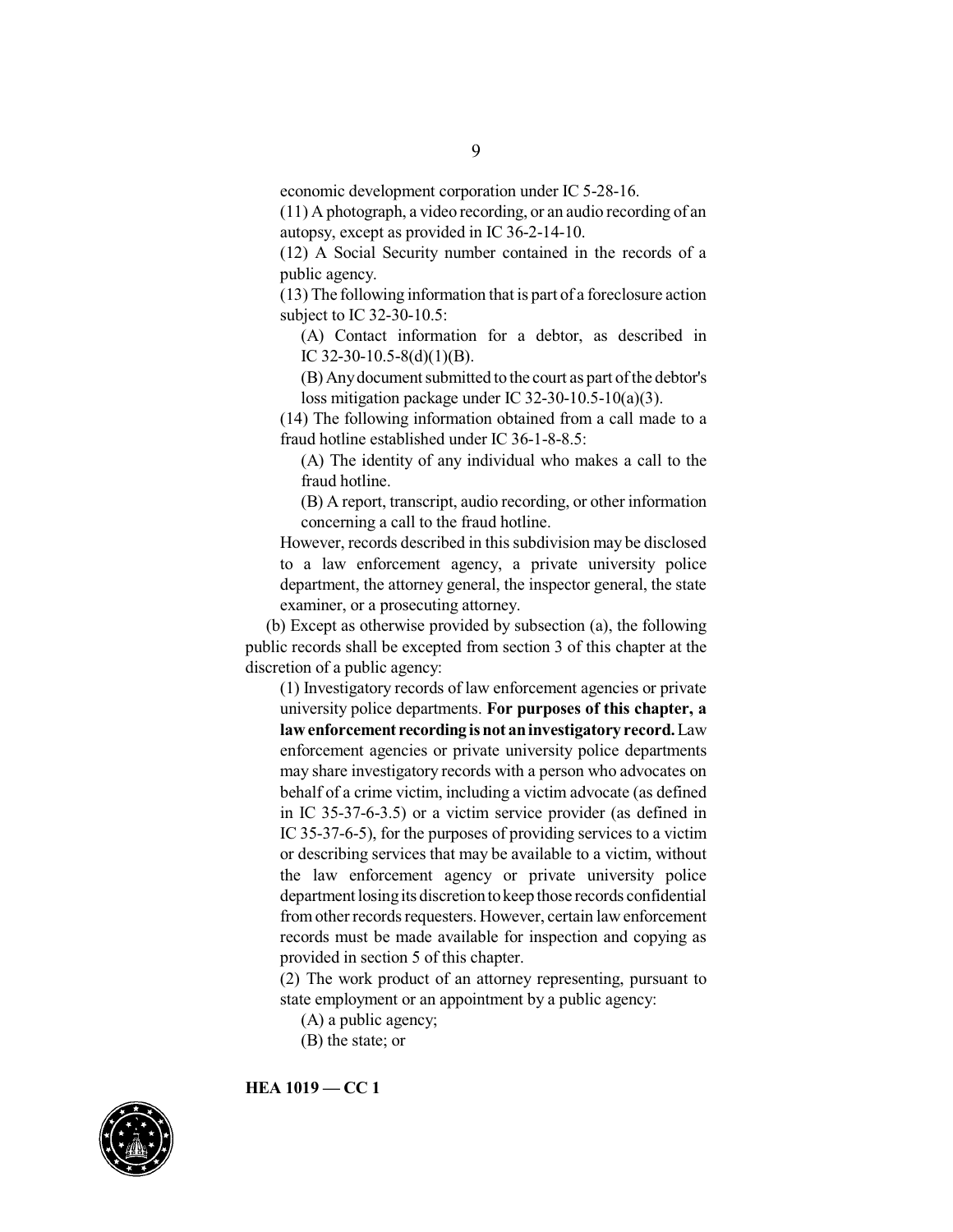(C) an individual.

(3) Test questions, scoring keys, and other examination data used in administering a licensing examination, examination for employment, or academic examination before the examination is given or if it is to be given again.

(4) Scores of tests if the person is identified by name and has not consented to the release of the person's scores.

(5) The following:

(A) Records relating to negotiations between:

(i) the Indiana economic development corporation;

(ii) the ports of Indiana;

(iii) the Indiana state department of agriculture;

(iv) the Indiana finance authority;

(v) an economic development commission;

(vi) a local economic development organization that is a nonprofit corporation established under state law whose primary purpose is the promotion of industrial or business development in Indiana, the retention or expansion of Indiana businesses, or the development of entrepreneurial activities in Indiana; or

(vii) a governing body of a political subdivision with industrial, research, or commercial prospects;

if the records are created while negotiations are in progress.

(B) Notwithstanding clause (A), the terms of the final offer of public financial resources communicated by the Indiana economic development corporation, the ports of Indiana, the Indiana finance authority, an economic development commission, or a governing body of a political subdivision to an industrial, a research, or a commercial prospect shall be available for inspection and copying under section 3 of this chapter after negotiations with that prospect have terminated. (C) When disclosing a final offer under clause (B), the Indiana economic development corporation shall certify that the information being disclosed accurately and completely represents the terms of the final offer.

(D) Notwithstanding clause (A), an incentive agreement with an incentive recipient shall be available for inspection and copying under section 3 of this chapter after the date the incentive recipient and the Indiana economic development corporation execute the incentive agreement regardless of whether negotiations are in progress with the recipient after that date regarding a modification or extension of the incentive

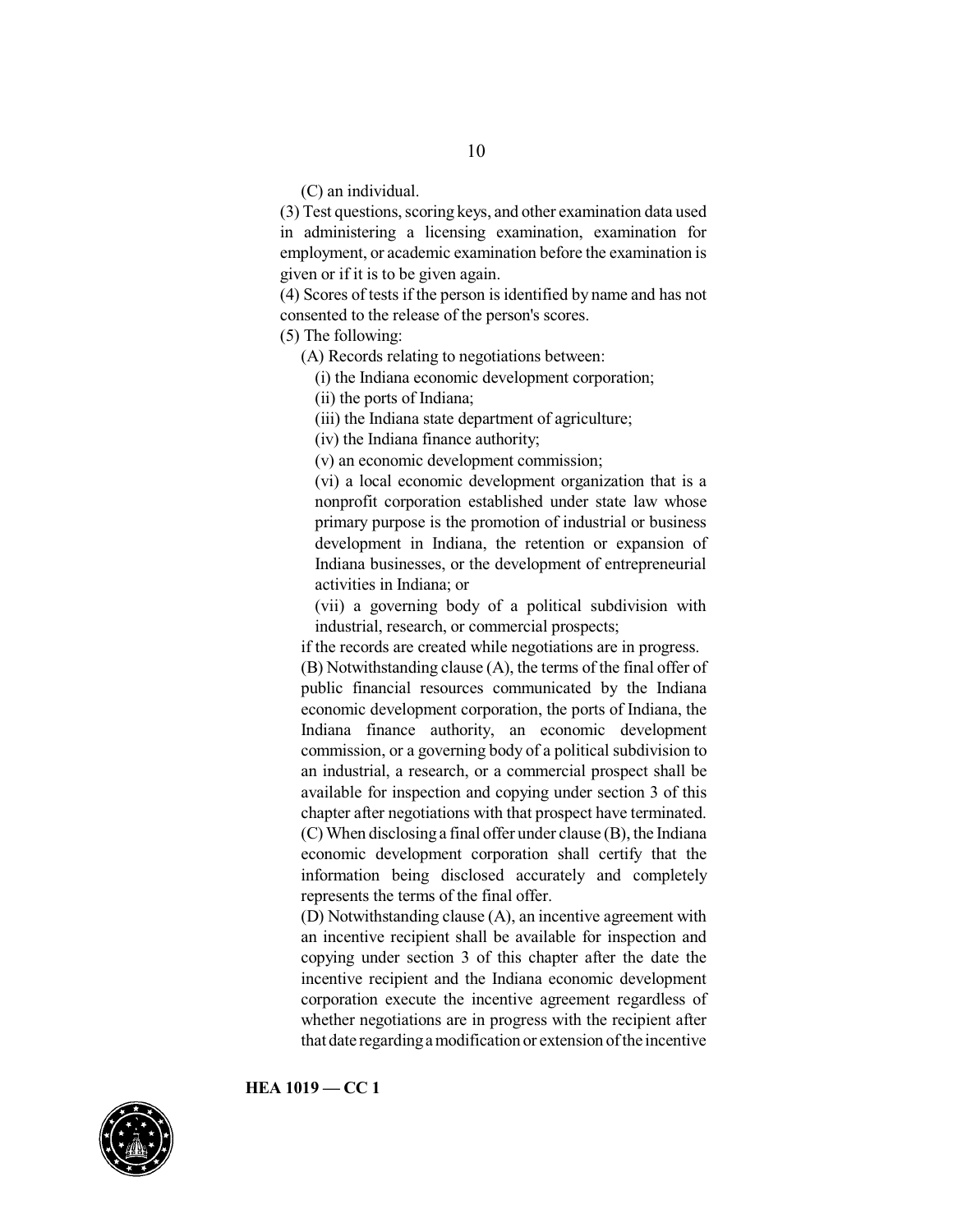agreement.

(6) Records that are intra-agency or interagency advisory or deliberative material, including material developed by a private contractor under a contract with a public agency, that are expressions of opinion or are of a speculative nature, and that are communicated for the purpose of decision making.

(7) Diaries, journals, or other personal notes serving as the functional equivalent of a diary or journal.

(8) Personnel files of public employees and files of applicantsfor public employment, except for:

(A) the name, compensation, job title, business address, business telephone number, job description, education and training background, previous work experience, or dates of first and last employment of present or former officers or employees of the agency;

(B) information relating to the status of any formal charges against the employee; and

(C) the factual basis for a disciplinary action in which final action has been taken and that resulted in the employee being suspended, demoted, or discharged.

However, all personnel file information shall be made available to the affected employee or the employee's representative. This subdivision does not applyto disclosure of personnel information generallyon all employees or for groups of employees withoutthe request being particularized by employee name.

(9) Minutes or records of hospital medical staff meetings.

(10) Administrative or technical information that would jeopardize a record keeping or security system.

(11) Computer programs, computer codes, computer filing systems, and other software that are owned by the public agency or entrusted to it and portions of electronic maps entrusted to a public agency by a utility.

(12) Records specifically prepared for discussion or developed during discussion in an executive session under IC 5-14-1.5-6.1. However, this subdivision does not apply to that information required to be available for inspection and copying under subdivision (8).

(13) The work product of the legislative services agency under personnel rules approved by the legislative council.

(14) The work product of individual members and the partisan staffs of the general assembly.

(15) The identity of a donor of a gift made to a public agency if:

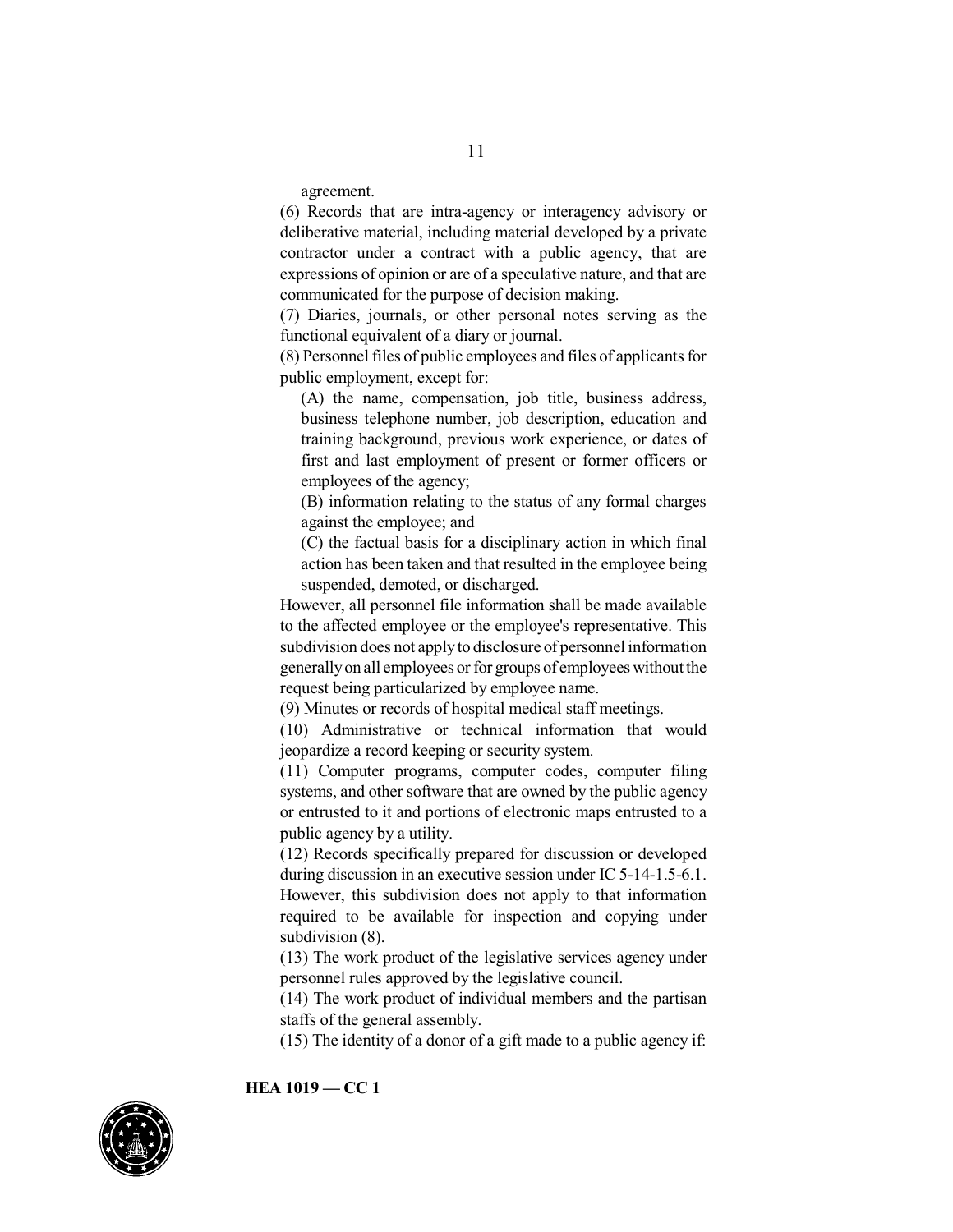(A) the donor requires nondisclosure of the donor's identity as a condition of making the gift; or

(B) after the gift is made, the donor or a member of the donor's family requests nondisclosure.

(16) Library or archival records:

(A) which can be used to identify any library patron; or

(B) deposited with or acquired by a library upon a condition that the records be disclosed only:

(i) to qualified researchers;

(ii) after the passing of a period of years that is specified in the documents under which the deposit or acquisition is made; or

(iii) after the death of persons specified at the time of the acquisition or deposit.

However, nothing in this subdivision shall limit or affect contracts entered into by the Indiana state library pursuant to IC 4-1-6-8.

 $(17)$  The identity of any person who contacts the bureau of motor vehicles concerning the ability of a driver to operate a motor vehicle safely and the medical records and evaluations made by the bureau of motor vehicles staff or members of the driver licensing medical advisory board regarding the ability of a driver to operate a motor vehicle safely. However, upon written request to the commissioner of the bureau of motor vehicles, the driver must be given copies of the driver's medical records and evaluations.

(18) School safety and security measures, plans, and systems, including emergency preparedness plans developed under 511 IAC 6.1-2-2.5.

(19) A record or a part of a record, the public disclosure of which would have a reasonable likelihood of threatening public safety by exposing a vulnerability to terrorist attack. A record described under this subdivision includes **the following:**

(A) A record assembled, prepared, or maintained to prevent, mitigate, or respond to an act of terrorism under IC 35-47-12-1 or an act of agricultural terrorism under IC 35-47-12-2.

(B) Vulnerability assessments.

- (C) Risk planning documents.
- (D) Needs assessments.
- (E) Threat assessments.
- (F) Intelligence assessments.
- (G) Domestic preparedness strategies.
- (H) The location of community drinking water wells and

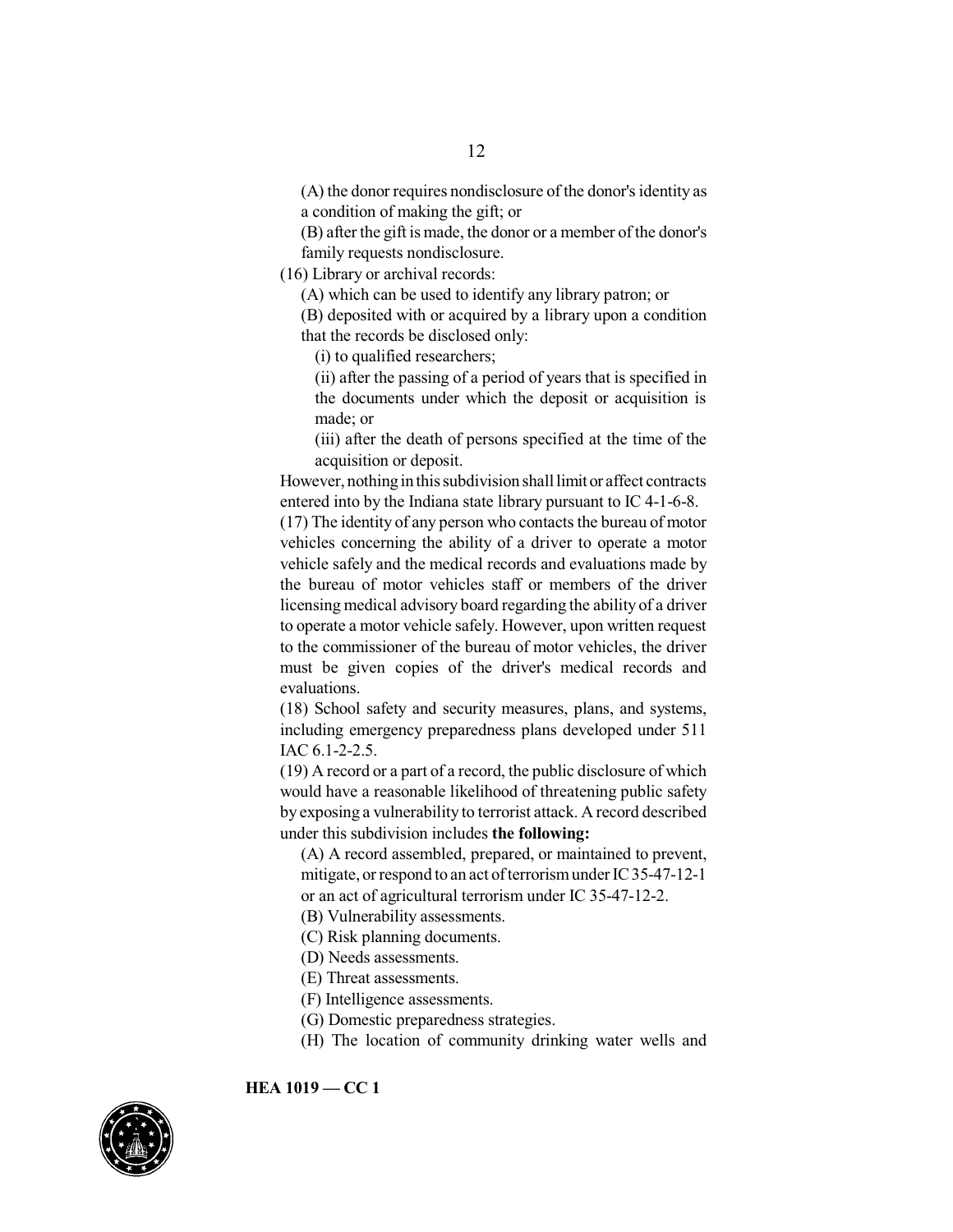surface water intakes.

(I) The emergency contact information of emergency responders and volunteers.

(J) Infrastructure records that disclose the configuration of critical systems such as communication, electrical, ventilation, water, and wastewater systems.

(K) Detailed drawings or specifications ofstructural elements, floor plans, and operating, utility, or securitysystems, whether in paper or electronic form, of any building or facility located on an airport (as defined in IC 8-21-1-1) that is owned, occupied, leased, or maintained by a public agency, **or any part of a law enforcement recording that captures information about airport security procedures, areas, or** systems. A record described in this clause may not be released for public inspection by any public agency without the prior approval of the public agency that owns, occupies, leases, or maintains the airport. **Both of the following apply to** the public agency that owns, occupies, leases, or maintains the airport:

(i) **The public agency** is responsible for determining whether the public disclosure of a record or a part of a record, **including a law enforcement recording,** has a reasonable likelihood of threatening public safety by exposing a **security procedure, area, system, or** vulnerability to terrorist attack. and

(ii) **The public agency** must identify a record described under item (i) and clearly mark the record as "confidential and not subject to public disclosure under IC 5-14-3-4(b)(19)(J) without approval of (insert name of submitting public agency)". and **However, in the case of a law enforcement recording, the public agency must clearly mark the record as "confidential and notsubject to public disclosureunder IC5-14-3-4(b)(19)(K) without approval of (insert name of the public agency that owns, occupies, leases, or maintains the airport)".**

(L) The home address, home telephone number, and emergency contact information for any:

(i) emergency management worker (as defined in IC 10-14-3-3);

(ii) public safety officer (as defined in IC 35-47-4.5-3);

(iii) emergency medical responder (as defined in IC 16-18-2-109.8); or

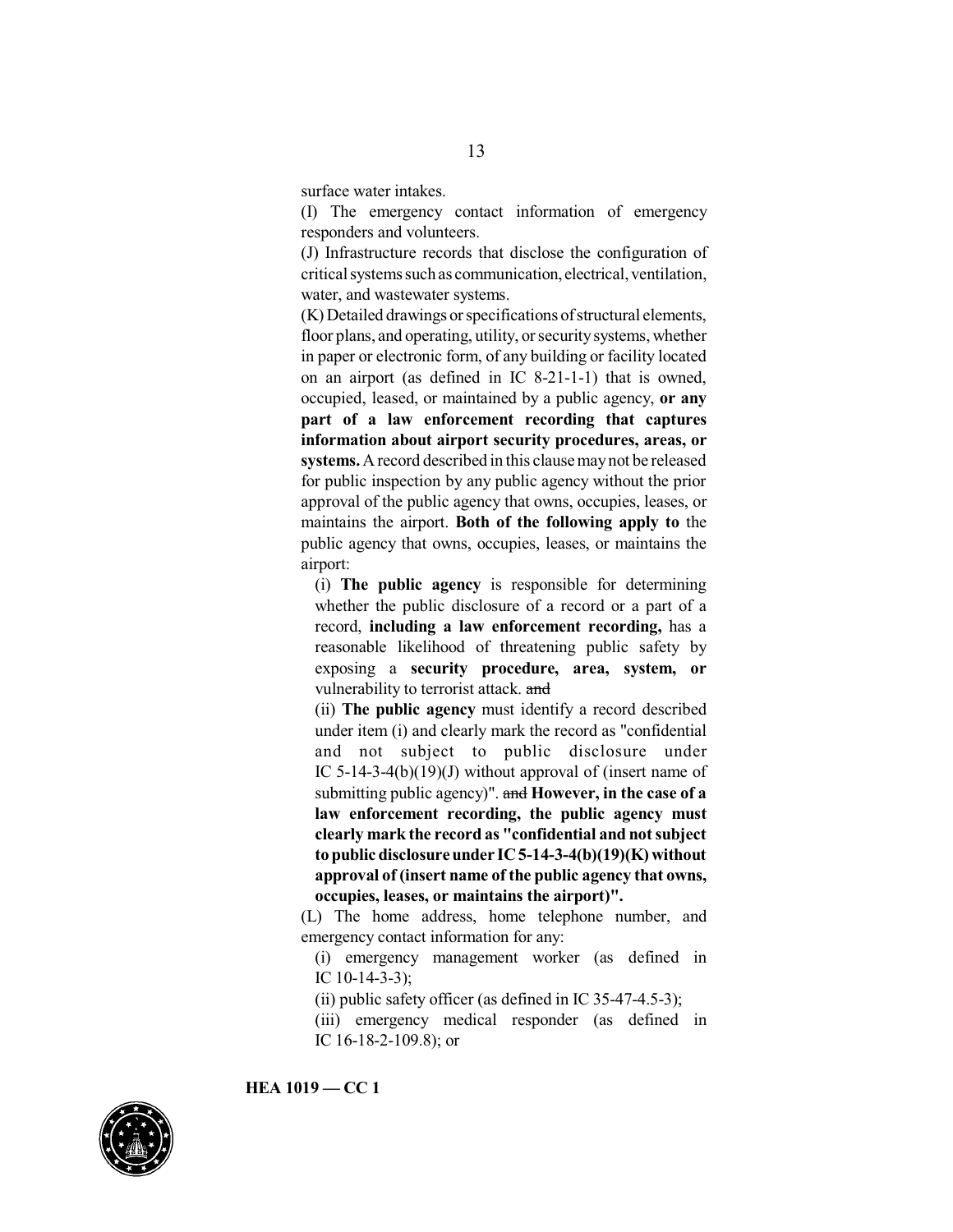(iv) advanced emergency medical technician (as defined in IC 16-18-2-6.5).

This subdivision does not apply to a record or portion of a record pertaining to a location or structure owned or protected by a public agency in the event that an act of terrorism under IC 35-47-12-1 or an act of agricultural terrorism under IC 35-47-12-2 has occurred at that location or structure, unless release of the record or portion of the record would have a reasonable likelihood of threatening public safety by exposing a vulnerability of other locations or structures to terrorist attack.

(20) The following personal information concerning a customer of a municipally owned utility (as defined in IC 8-1-2-1):

(A) Telephone number.

(B) Address.

(C) Social Security number.

(21) The following personal information about a complainant contained in records of a law enforcement agency:

(A) Telephone number.

(B) The complainant's address. However, if the complainant's address is the location of the suspected crime, infraction, accident, or complaint reported, the address shall be made available for public inspection and copying.

(22) Notwithstanding subdivision (8)(A), the name, compensation, job title, business address, business telephone number, job description, education and training background, previous work experience, or dates of first employment of a law enforcement officer who is operating in an undercover capacity. (23) Records requested by an offender that:

(A) contain personal information relating to:

(i) a correctional officer (as defined in IC  $5-10-10-1.5$ );

(ii) a law enforcement officer (as defined in IC 35-31.5-2-185);

(iii) a judge (as defined in IC 33-38-12-3);

(iv) the victim of a crime; or

(v) a family member of a correctional officer, law enforcement officer (as defined in IC35-31.5-2-185), judge (as defined in IC 33-38-12-3), or victim of a crime; or

(B) concern or could affect the securityof a jail or correctional facility.

 $(24)$  Information concerning an individual less than eighteen  $(18)$ years of age who participates in a conference, meeting, program, or activity conducted or supervised by a state educational

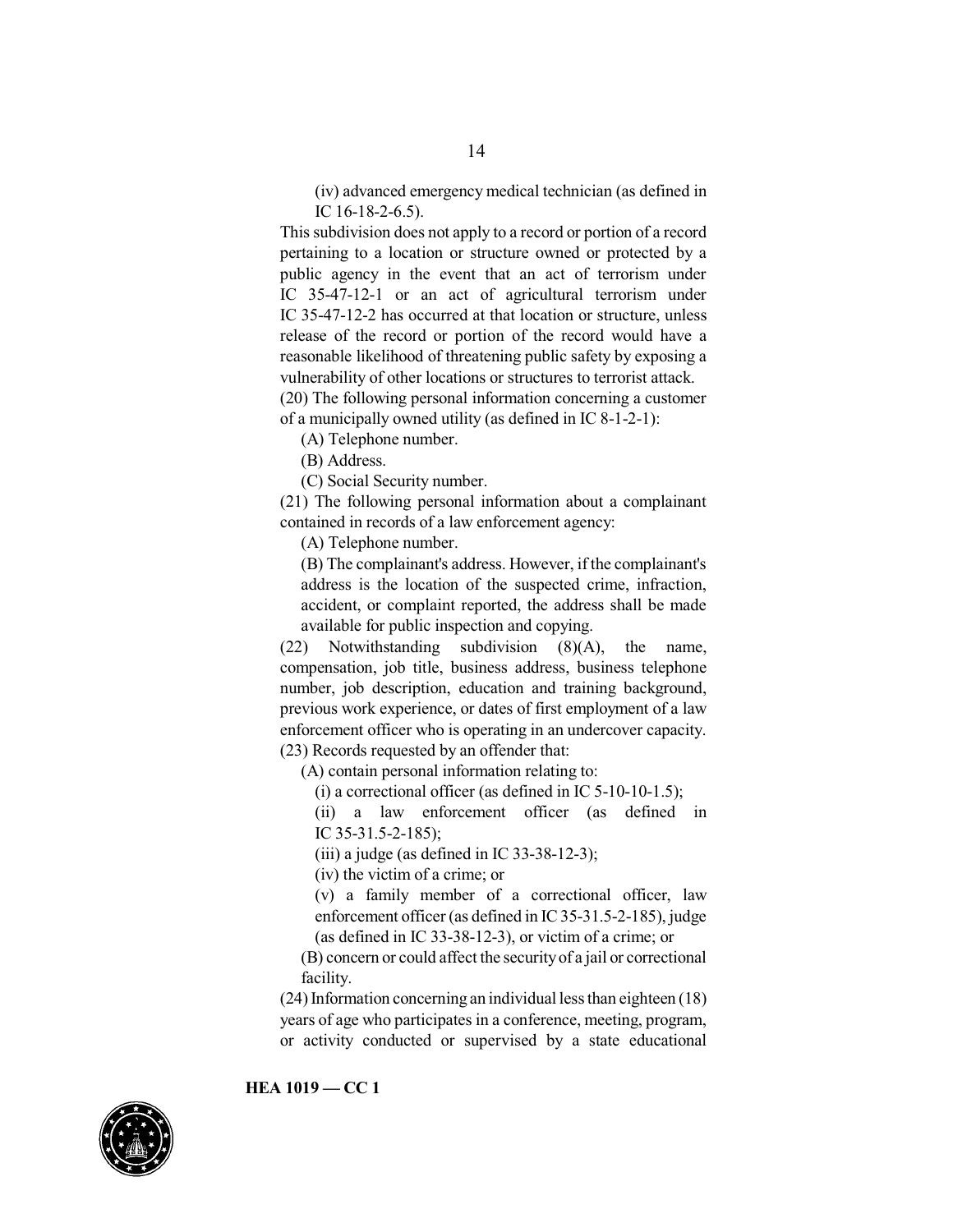institution, including the following information regarding the individual or the individual's parent or guardian:

(A) Name.

(B) Address.

(C) Telephone number.

(D) Electronic mail account address.

(25) Criminal intelligence information.

(26)The followinginformation contained in a report of unclaimed property under IC 32-34-1-26 or in a claim for unclaimed property under IC 32-34-1-36:

(A) Date of birth.

(B) Driver's license number.

(C) Taxpayer identification number.

(D) Employer identification number. or

(E) Account number.

**(27) Except as provided in subdivision (19) and sections 5.1 and 5.2 of this chapter, a law enforcement recording. However, before disclosing the recording, the public agency must comply with the obscuring requirements of sections 5.1 and 5.2 of this chapter, if applicable.**

(c) Nothing contained in subsection (b) shall limit or affect the right of a person to inspect and copy a public record required or directed to be made by any statute or by any rule of a public agency.

(d) Notwithstanding any other law, a public record that is classified as confidential, other than a record concerning an adoption or patient medical records, shall be made available for inspection and copying seventy-five (75) years after the creation of that record.

(e) Only the content of a public record may form the basis for the adoption by any public agency of a rule or procedure creating an exception from disclosure under this section.

(f) Except as provided by law, a public agencymay not adopt a rule or procedure that creates an exception from disclosure under this section based upon whether a public record is stored or accessed using paper, electronic media, magnetic media, optical media, or other information storage technology.

(g) Except as provided by law, a public agencymay not adopt a rule or procedure nor impose any costs or liabilities that impede or restrict the reproduction or dissemination of any public record.

(h) Notwithstanding subsection (d) and section 7 of this chapter:

(1) public records subject to IC 5-15 may be destroyed only in

accordance with record retention schedules under IC 5-15; or

(2) public records not subject to IC 5-15 may be destroyed in the

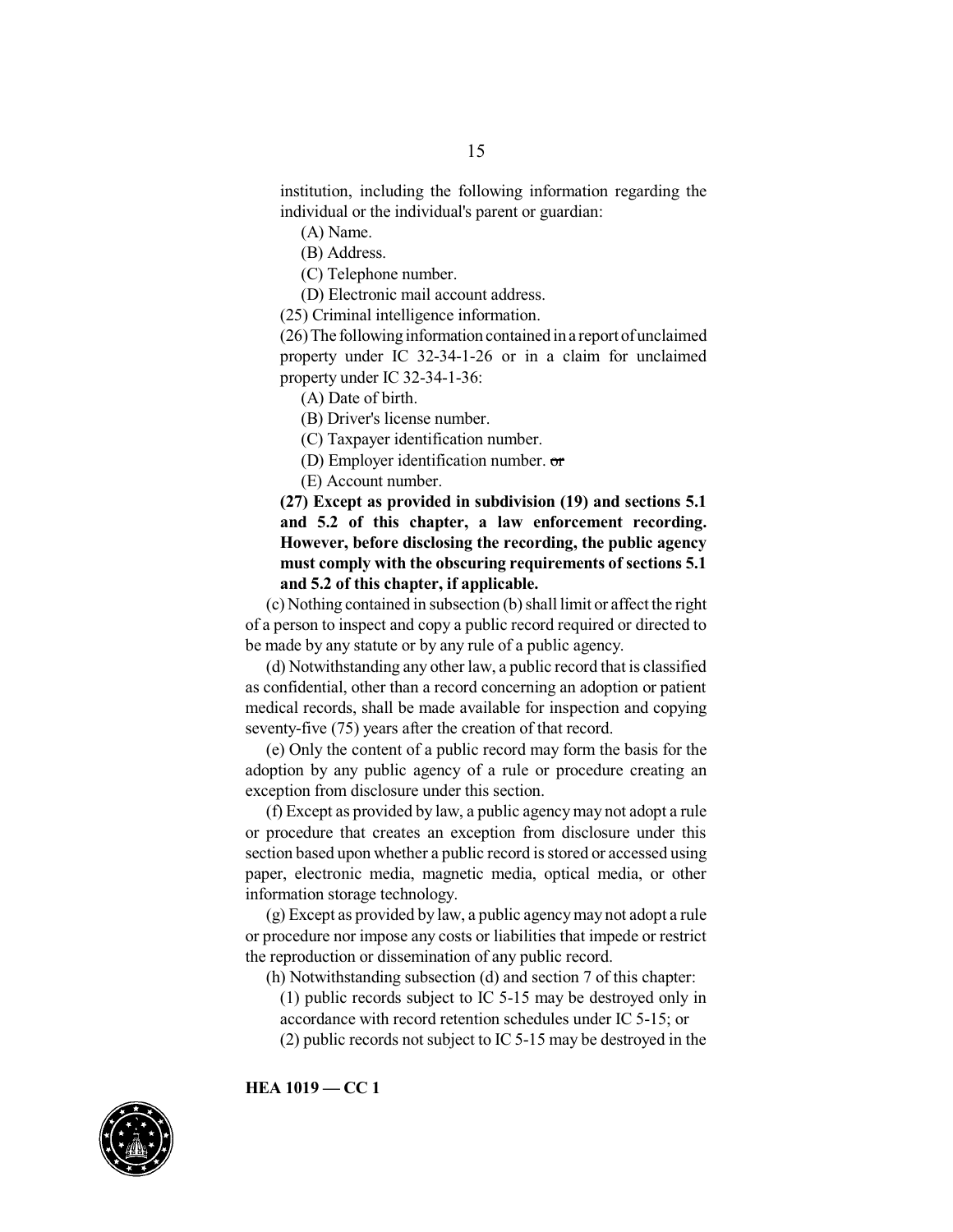16

ordinary course of business.

SECTION 4. IC 5-14-3-5.1 IS ADDED TO THE INDIANA CODE ASA**NEW**SECTIONTOREADASFOLLOWS[EFFECTIVEJULY 1, 2016]: **Sec. 5.1.(a) As usedinthissection, "requestor"means the following:**

**(1) An individual who is depicted in a law enforcement recording.**

**(2) If the individual described in subdivision (1) is deceased: (A) the surviving spouse, father, mother, brother, sister, son, or daughter of the individual; or**

**(B) the personal representative (as defined in IC 6-4.1-1-9) of or an attorney representing the deceased individual's estate.**

**(3) If the individual described in subdivision (1) is an incapacitated person (as defined in IC 29-3-1-7.5), the legal guardian, attorney, or attorney in fact of the incapacitated person.**

**(4) A person that is an owner, tenant, lessee, or occupant of real property, ifthe interior ofthe real property is depicted in the recording.**

**(5) A person who:**

**(A) is the victim of a crime; or**

**(B) suffers a loss due to personal injury or property damage;**

**if the events depicted in the law enforcement recording are relevant to the person'sloss or to the crime committedagainst the person.**

**(b) A public agency shall allow a requestor to inspect a law enforcement recording at least twice, if:**

**(1) the requestor submits a written request under section 3 of this chapter for inspection of the recording; and**

**(2) ifsection4(b)(19) ofthis chapter applies,the public agency that owns, occupies, leases, or maintains the airport approves the disclosure of the recording.**

**The public agency shall allow the requestor to inspect the recording in the company of the requestor's attorney. A law enforcement recording may not be copied or recorded by the requestor or the requestor's attorney during an inspection.**

**(c) Before aninspectionunder subsection(b),the public agency: (1) shall obscure in the recording information described in**

**section 4(a) of this chapter; and**

**(2) may obscure any information identifying:**

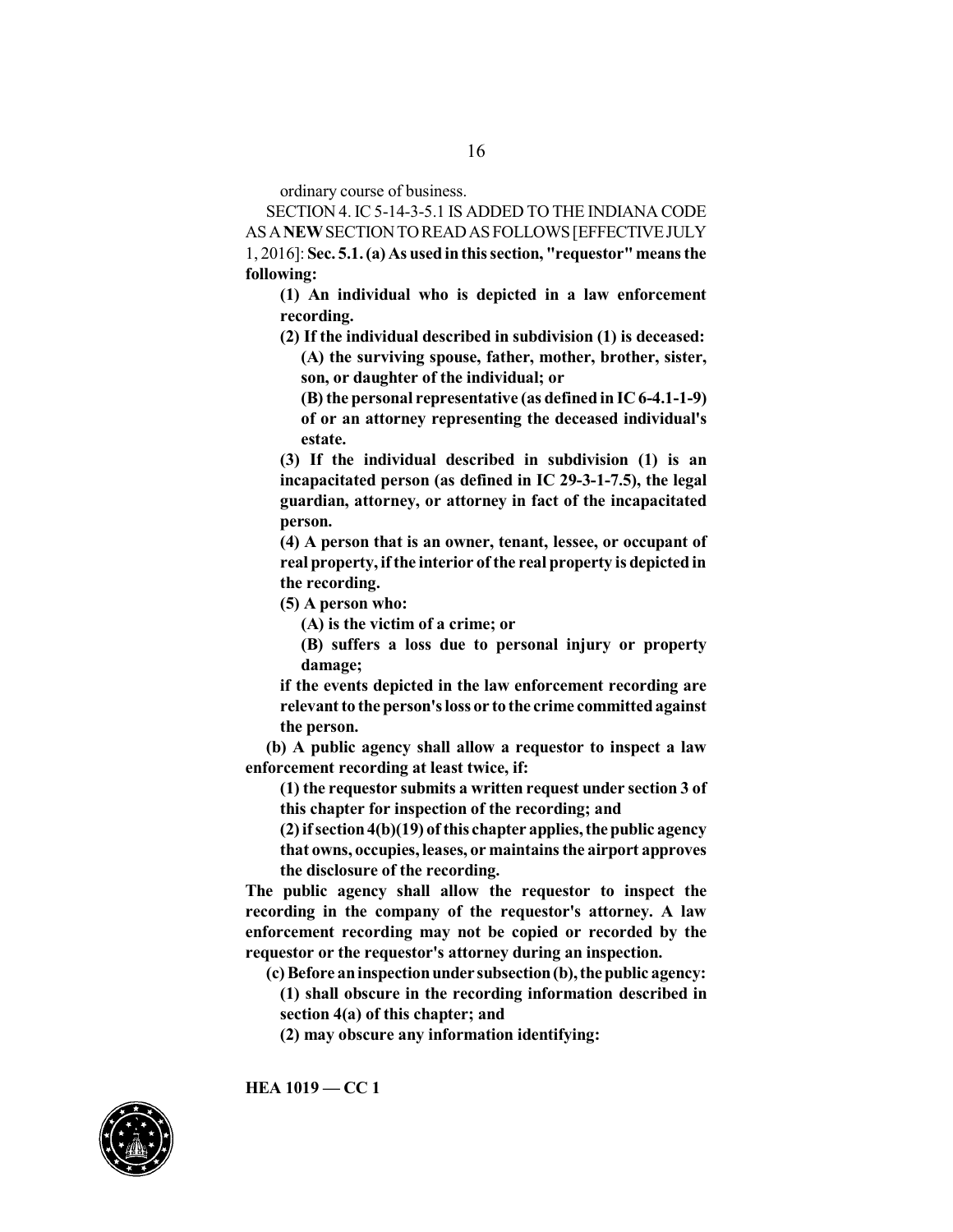**(A) a law enforcement officer operating in an undercover capacity; or**

**(B) a confidential informant.**

**(d) Before an inspection under subsection (b), only the information in the recording described**

**in subsection (c) may be obscured by the public agency.**

**(e) If a person is denied accessto inspect a recording under this section, the person may appeal the denial under section 9 of this chapter.**

SECTION 5. IC 5-14-3-5.2 IS ADDED TO THE INDIANA CODE ASA**NEW**SECTIONTOREADASFOLLOWS[EFFECTIVEJULY 1, 2016]: **Sec. 5.2. (a) A public agency shall permit any person to inspect or copy a lawenforcement recording unless one (1) ormore of the following circumstances apply:**

**(1) Section 4(b)(19) of this chapter applies and the person has not demonstrated that the public agency that owns, occupies, leases, or maintains the airport approves the disclosure ofthe recording.**

**(2) The public agency finds, after due consideration of the facts of the particular case, that access to or dissemination of the recording:**

**(A) creates a significant risk of substantial harm to any person or to the general public;**

**(B) is likely to interfere with the ability of a person to receive a fair trial by creating prejudice orbias concerning the person or a claim or defense presented by the person; (C) may affect an ongoing investigation, if the recording is an investigatory record of a law enforcement agency as defined in section 2 of this chapter and notwithstanding its exclusion under section 4(b)(1) of this chapter; or**

**(D) would not serve the public interest.**

**However, before permitting a person to inspect or copy the recording, the public agency must comply with the obscuring provisions of subsection (f), if applicable.**

**(b) If a public agency denies a person the opportunity to inspect or copy a law enforcement recording under subsection (a), the person may petition the circuit or superior court of the county in which the law enforcement recording was made for an order permitting inspection or copying of a law enforcement recording. The court shall review the decision of the public agency de novo and grant the order unless one (1) or more of the following apply:**

**(1) If section 4(b)(19) of this chapter applies, the petitioner**

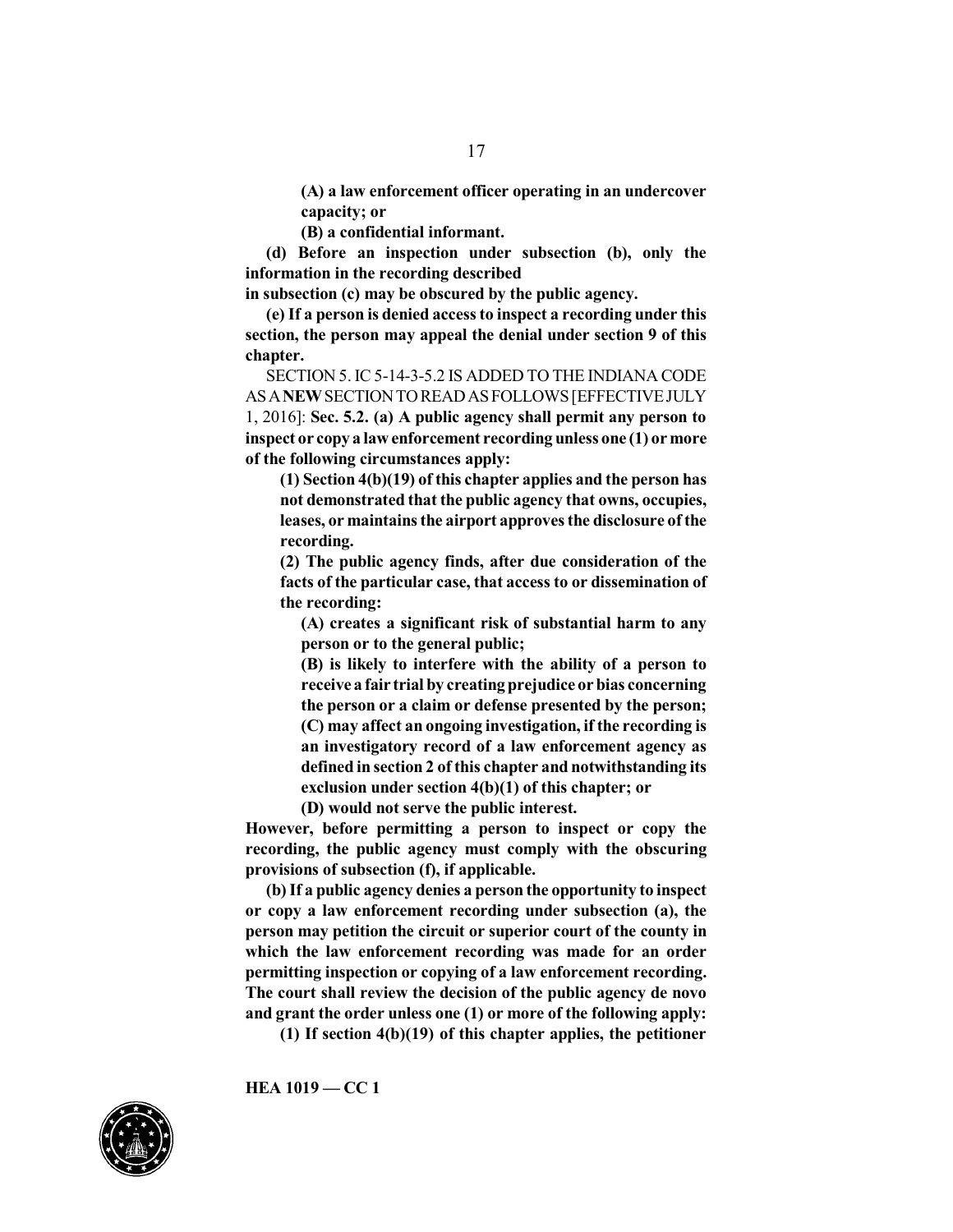**fails to establish by a preponderance of the evidence that the public agency that owns, occupies, leases, or maintains the airport approves the disclosure of the recording.**

**(2) The public agency establishes by a preponderance of the evidence in light ofthe facts of the particular case, that access to or dissemination of the recording:**

**(A) creates a significant risk of substantial harm to any person or to the general public;**

**(B) is likely to interfere with the ability of a person to receive a fair trial by creating prejudice orbias concerning the person or a claim or defense presented by the person; (C) may affect an ongoing investigation, if the recording is an investigatory record of a law enforcement agency, as defined in section 2 of this chapter, notwithstanding its exclusion under section 4; or**

**(D) would not serve the public interest.**

**(c) Notwithstanding section 9(i) of this chapter, a person that obtains an order for inspection of or to copy a law enforcement recording under this section may not be awarded attorney's fees, court costs, and other reasonable expenses of litigation. The penalty provisions of section 9.5 of this chapter do not apply to a petition filed under this section.**

**(d) If the court grants a petition for inspection of or to copy the law enforcement recording, the public agency shall disclose the recording. However, before disclosing the recording, the public agency must comply with the obscuring provisions of subsection (e), if applicable.**

**(e) A public agency that discloses a law enforcement recording under this section:**

**(1) shall obscure:**

**(A) any information that is required to be obscured under section 4(a) of this chapter; and**

**(B) depictions of:**

**(i) an individual's death or a dead body;**

**(ii) acts ofsevere violence that are against any individual who is clearly visible and that result in serious bodily injury (as defined in IC 35-31.5-2-292);**

**(iii) serious bodily injury (as defined in IC 35-31.5-2-292);**

**(iv) nudity (as defined in IC 35-49-1-5);**

**(v) an individual whom the public agency reasonably believes is less than eighteen (18) years of age;**

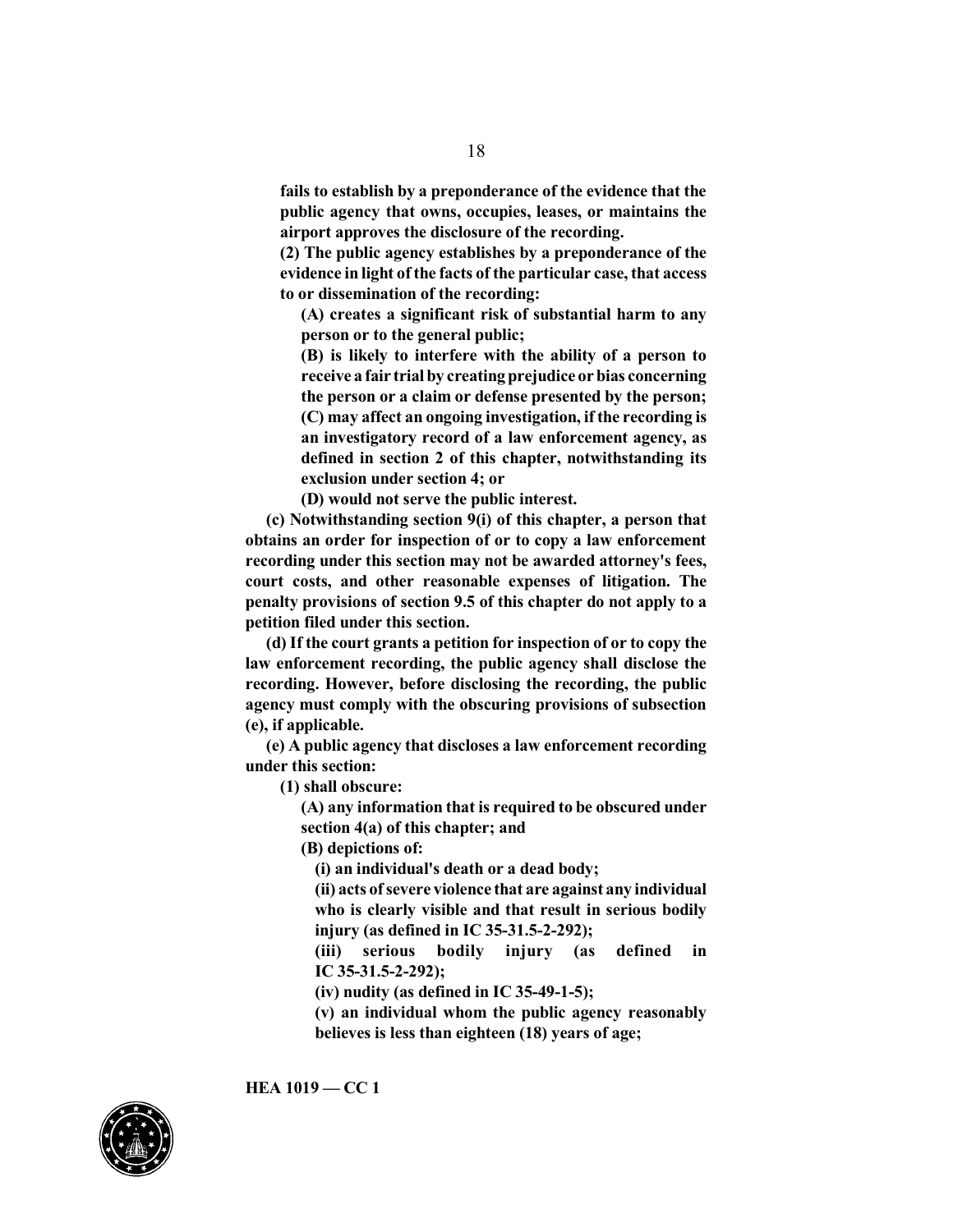**(vi) personal medical information;**

**(vii) a victim of a crime, or any information identifying the victim of a crime, if the public agency finds that obscuring this information is necessary for the victim's safety; and**

**(viii) a witness to a crime or an individual who reports a crime, or any information identifying a witness to a crime or an individual who reports a crime, if the public agencyfinds that obscuring thisinformationisnecessary for safety of the witness or individual who reports a crime; and**

**(2) may obscure:**

**(A) any information identifying:**

**(i) a law enforcement officer operating in an undercover capacity; or**

**(ii) a confidential informant; and**

**(B) any information that the public agency may withhold from disclosure under section 4(b)(2) through 4(b)(26) of this chapter.**

**(f) A court shall expedite a proceeding filed under this section. Unless prevented by extraordinary circumstances, the court shall conduct a hearing (if required) and rule on a petition filed under thissectionnotlater thanthirty (30) days after the date the petition is filed.**

SECTION 6. IC 5-14-3-5.3 IS ADDED TO THE INDIANA CODE ASA**NEW**SECTIONTOREADASFOLLOWS[EFFECTIVEJULY 1, 2016]: **Sec. 5.3. (a) Except as provided in subsection (c), a public agency that is not the state or a state agency shall retain an unaltered, unobscured law enforcement recording for at least one hundred ninety (190) days after the date of the recording.**

**(b) Except as provided in subsection (c), a public agency that is the state or a state agency shall retain an unaltered, unobscured law enforcement recording for at least two hundred eighty (280) days after the date of the recording.**

**(c) A public agency shall retain an unaltered, unobscured law enforcement recording for a period longer than the period described in subsections (a) and (b) if the following conditions are met:**

**(1) Except as provided in subdivision (3), if a person defined as a requestor as set forth in section 5.1(a) of this chapter notifies the public agency in writing not more than:**

**(A) one hundred eighty (180) days (if the public agency is**

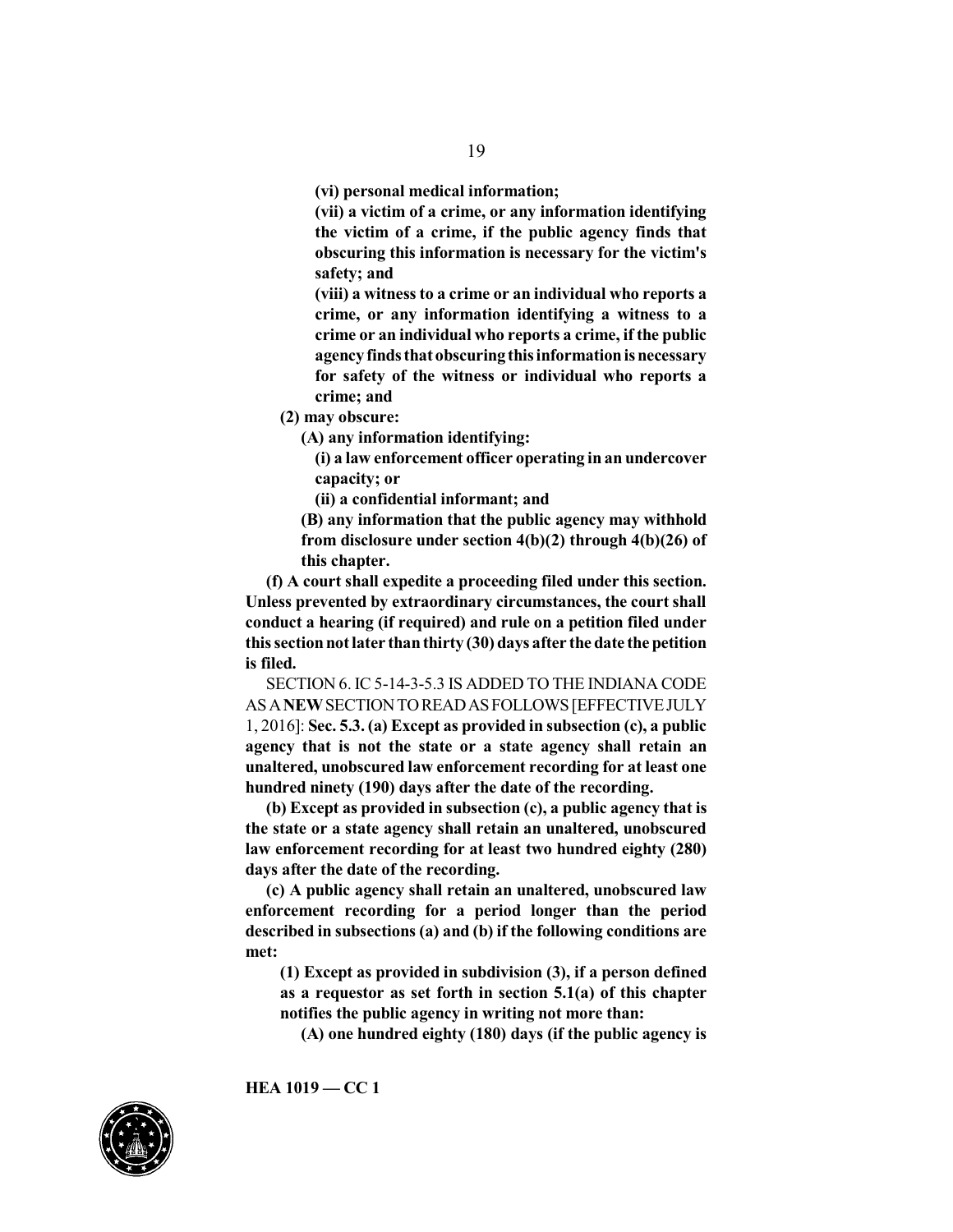**not the state or a state agency); or**

**(B) two hundred seventy (270) days (if the public agency is the state or a state agency);**

**after the date of the recording that the recording is to be retained, the recording shall be retained for at least two (2) years after the date of the recording. The public agency may not request or require the person to provide a reason for the retention.**

**(2) Except as provided in subdivision (3), if a formal or informal complaint is filed with the public agency regarding a lawenforcement activitydepictedinthe recording lessthan:**

**(A) one hundred eighty (180) days (if the public agency is not the state or a state agency); or**

**(B) two hundred seventy (270) days (if the public agency is the state or a state agency);**

**after the date of the recording, the public agency shall automatically retain the recording for at least two (2) years after the date of the recording.**

**(3) If a recording is used in a criminal, civil, or administrative proceeding, the public agency shall retain the recording until final disposition of all appeals and order from the court.**

**(d) The public agency may retain a recording for training purposes for any length of time.**

SECTION 7. IC 5-14-3-8, AS AMENDED BY P.L.16-2008, SECTION 1,IS AMENDED TO READ AS FOLLOWS [EFFECTIVE JULY 1, 2016]: Sec. 8. (a) For the purposes of this section, "state agency" has the meaning set forth in IC 4-13-1-1.

(b) Except as provided in this section, a public agency may not charge any fee under this chapter:

(1) to inspect a public record; or

(2) to search for, examine, or review a record to determine whether the record may be disclosed.

(c) The Indiana department of administration shall establish a uniform copying fee for the copying of one  $(1)$  page of a standard-sized document by state agencies. The fee may not exceed the average cost of copying records by state agencies or ten cents (\$0.10) per page, whichever is greater. A state agency may not collect more than the uniform copying fee for providing a copy of a public record. However, a state agency shall establish and collect a reasonable fee for copying nonstandard-sized documents.

(d) This subsection applies to a public agency that is not a state agency. The fiscal body (as defined in IC 36-1-2-6) of the public

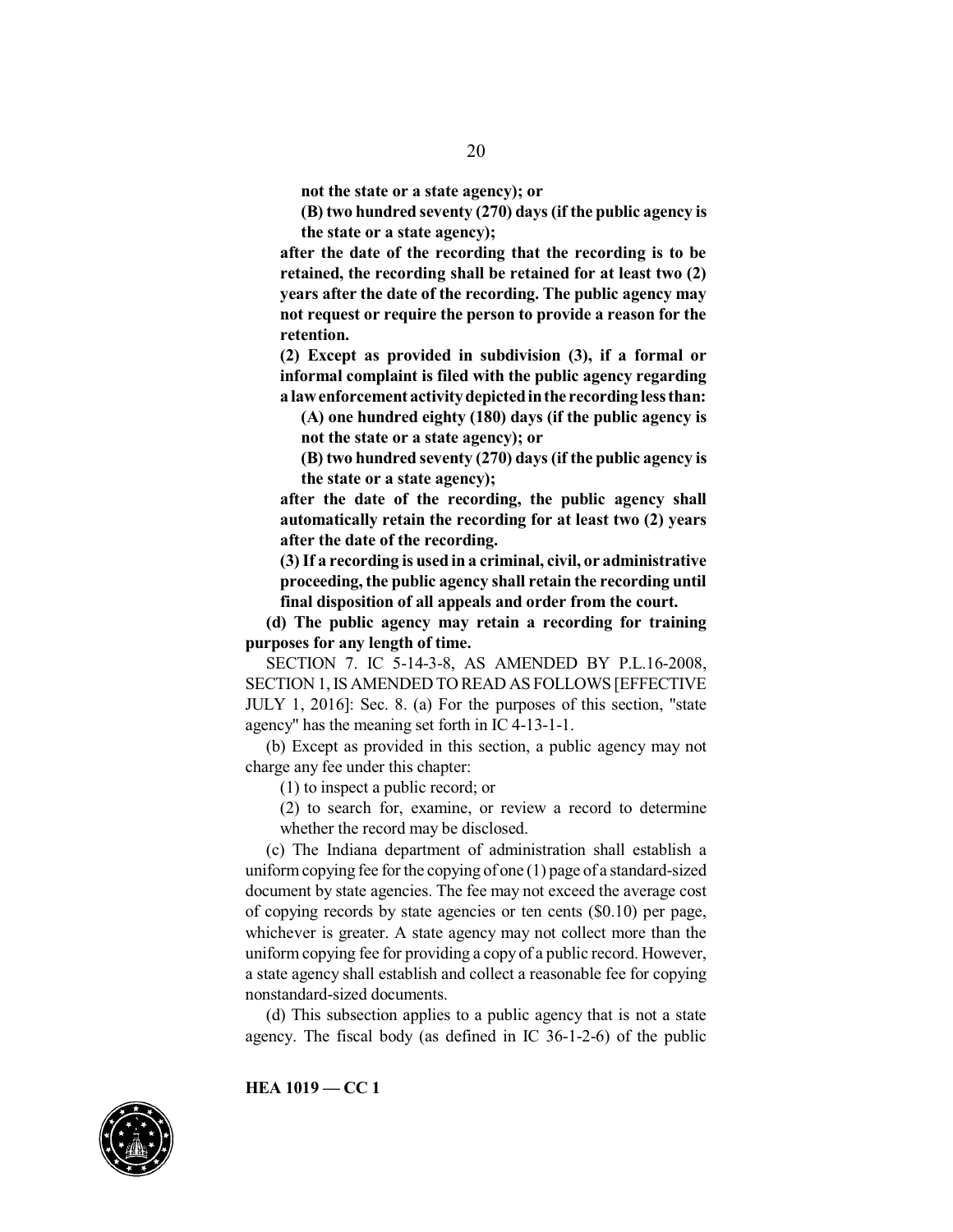agency, or the governing body, if there is no fiscal body, shall establish a fee schedule for the certification or copying of documents.The fee for certification of documents may not exceed five dollars (\$5) per document. The fee for copying documents may not exceed the greater of:

 $(1)$  ten cents  $(\$0.10)$  per page for copies that are not color copies or twenty-five cents (\$0.25) per page for color copies; or

(2) the actual cost to the agency of copying the document.

As used in this subsection, "actual cost" means the cost of paper and the per-page cost for use of copying or facsimile equipment and does not include labor costs or overhead costs. A fee established under this subsection must be uniform throughout the public agency and uniform to all purchasers.

(e) If:

(1) a person is entitled to a copy of a public record under this chapter; and

(2) the public agency which is in possession of the record has reasonable accessto a machine capable ofreproducing the public record;

the public agency must provide at least one (1) copy of the public record to the person. However, if a public agency does not have reasonable accessto a machine capable of reproducing the record or if the person cannot reproduce the record by use of enhanced access under section 3.5 of this chapter, the person is only entitled to inspect and manually transcribe the record. A public agency may require that the payment for copying costs be made in advance.

(f) Notwithstanding subsection (b), (c), (d), (g), (h), or (i), a public agency shall collect any certification, copying, facsimile machine transmission, or search fee that is specified by statute or is ordered by a court.

(g) Except as provided by subsection (h), for providing a duplicate of a computer tape, computer disc, microfilm, **law enforcement recording,** or similar or analogous record system containing information owned by the public agency or entrusted to it, a public agency may charge a fee, uniform to all purchasers, that does not exceed the sum of the following:

(1) The agency's direct cost of supplying the information in that form. **However, the fee for a copy of a law enforcement recording may not exceed one hundred fifty dollars (\$150).**

(2) The standard cost for selling the same information to the public in the formof a publication ifthe agency has published the information and made the publication available for sale.

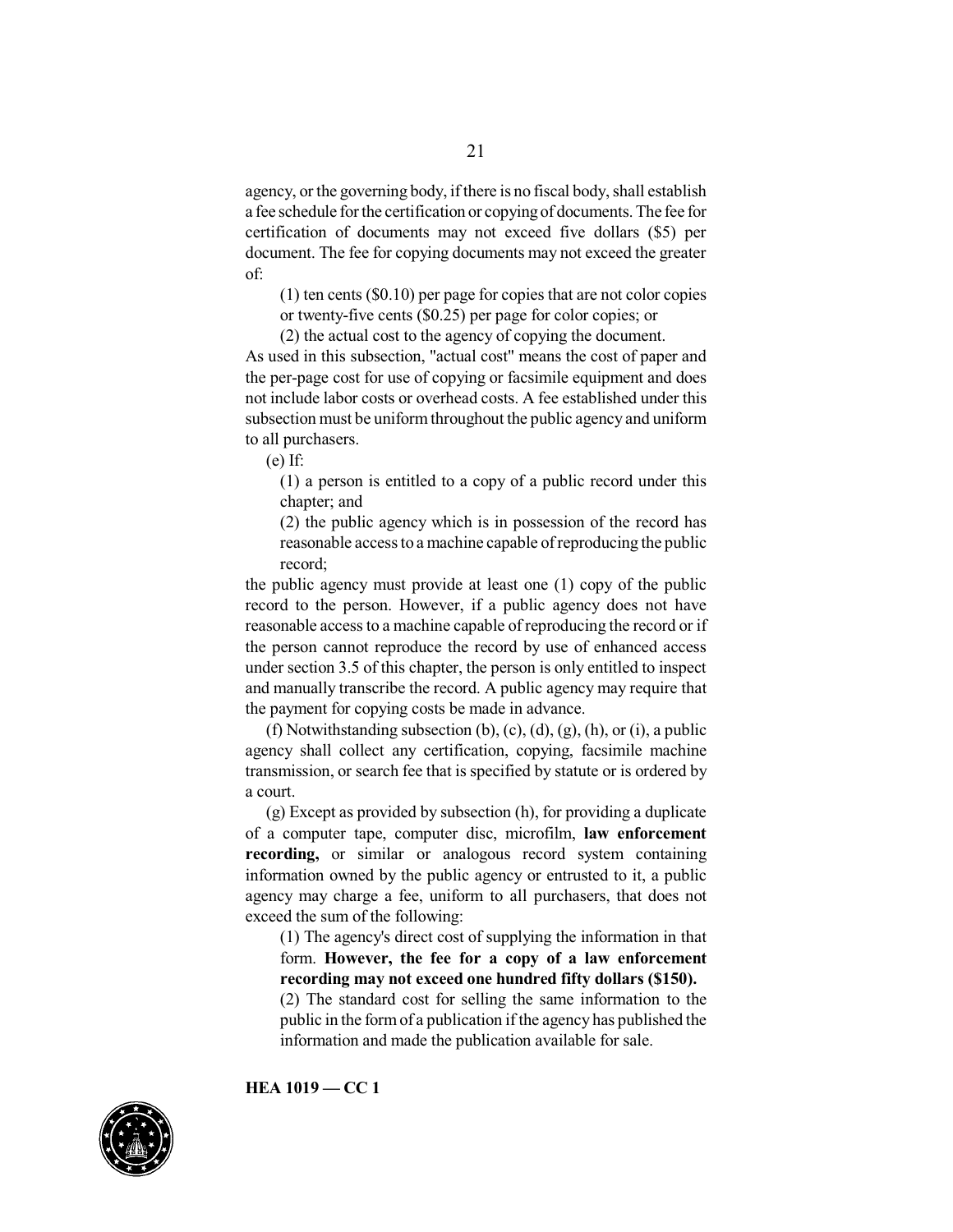(3) In the case of the legislative services agency, a reasonable percentage of the agency's direct cost of maintaining the system in which the information is stored. However, the amount charged by the legislative services agency under this subdivision may not exceed the sum of the amounts it may charge under subdivisions (1) and (2).

(h) This subsection applies to the fee charged bya public agencyfor providing enhanced access to a public record. A public agency may charge any reasonable fee agreed on in the contract under section 3.5 of this chapter for providing enhanced access to public records.

(i) This subsection applies to the fee charged by a public agency for permitting a governmental entity to inspect public records bymeans of an electronic device. A public agency may charge any reasonable fee for the inspection of public records under this subsection, or the public agency may waive any fee for the inspection.

(j) Except as provided in subsection (k), a public agencymaycharge a fee, uniformto all purchasers, for providing an electronic map that is based upon a reasonable percentage of the agency's direct cost of maintaining, upgrading, and enhancing the electronic map and for the direct cost of supplying the electronic map in the form requested by the purchaser. If the public agency is within a political subdivision having a fiscal body, the fee issubject to the approval of the fiscal body of the political subdivision.

(k) The fee charged bya public agency under subsection (j) to cover costs for maintaining, upgrading, and enhancingan electronic mapmay be waived by the public agency if the electronic map for which the fee is charged will be used for a noncommercial purpose, including the following:

(1) Public agency program support.

(2) Nonprofit activities.

(3) Journalism.

(4) Academic research.

**(l) This subsection does not apply to a state agency. A fee collectedunder subsection(g) for the copying of a lawenforcement recording may be:**

**(1) retained by the public agency; and**

**(2) used without appropriation for one (1) or more of the following purposes:**

**(A) To purchase cameras and other equipment for use in connection with the agency's law enforcement recording program.**

**(B) For training concerning law enforcement recording.**

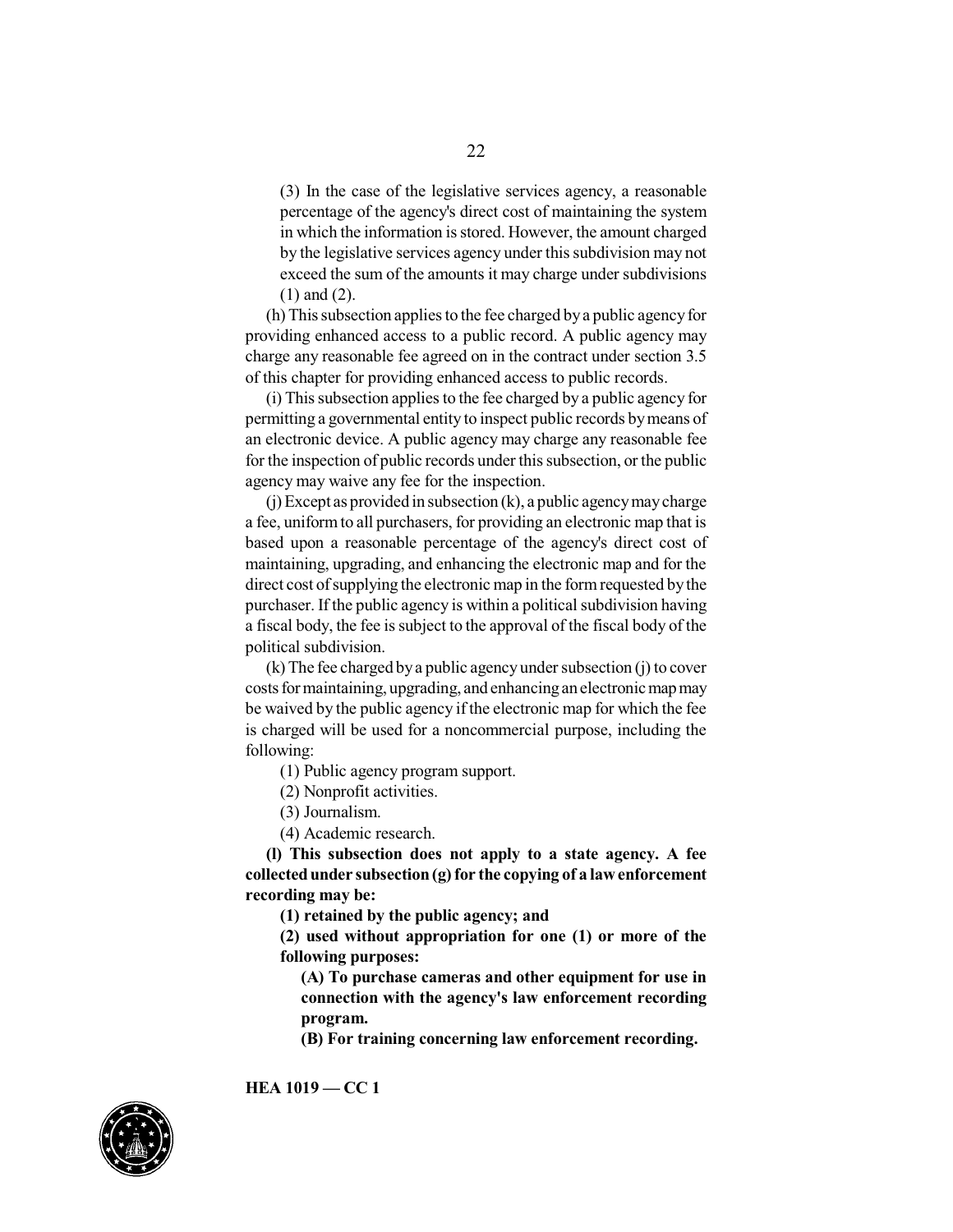**(C) To defray the expenses of storing, producing, and copying law enforcement recordings.**

**Money from a fee described in this subsection does not revert to the local general fund at the end of a fiscal year.**

SECTION 8. IC 5-14-3-9, AS AMENDED BY P.L.248-2013, SECTION 5,IS AMENDED TO READ AS FOLLOWS [EFFECTIVE JULY 1, 2016]: Sec. 9. (a) This section does not apply to a request for information under section 4.4 of this chapter.

(b) A denial of disclosure by a public agency occurs when the person making the request is physically present in the office of the agency, makes the request by telephone, or requests enhanced access to a document and:

(1) the person designated by the public agency as being responsible for public records release decisions refuses to permit inspection and copying of a public record when a request has been made; or

 $(2)$  twenty-four  $(24)$  hours elapse after any employee of the public agency refuses to permit inspection and copying of a public record when a request has been made;

whichever occurs first.

(c) If a person requests by mail or by facsimile a copy or copies of a public record, a denial of disclosure does not occur until seven (7) days have elapsed from the date the public agency receives the request.

(d) If a request is made orally, either in person or by telephone, a public agency may deny the request orally. However, if a request initially is made in writing, by facsimile, or through enhanced access, or if an oral request that has been denied is renewed in writing or by facsimile, a public agency may deny the request if:

(1) the denial is in writing or by facsimile; and

(2) the denial includes:

(A) a statement of the specific exemption or exemptions authorizing the withholding of all or part of the public record; and

(B) the name and the title or position of the person responsible for the denial.

(e) A person who has been denied the right to inspect or copy a public record by a public agency may file an action in the circuit or superior court of the county in which the denial occurred to compel the public agency to permit the person to inspect and copy the public record. Whenever an action is filed under this subsection, the public agency must notify each person who supplied any part of the public record at issue:

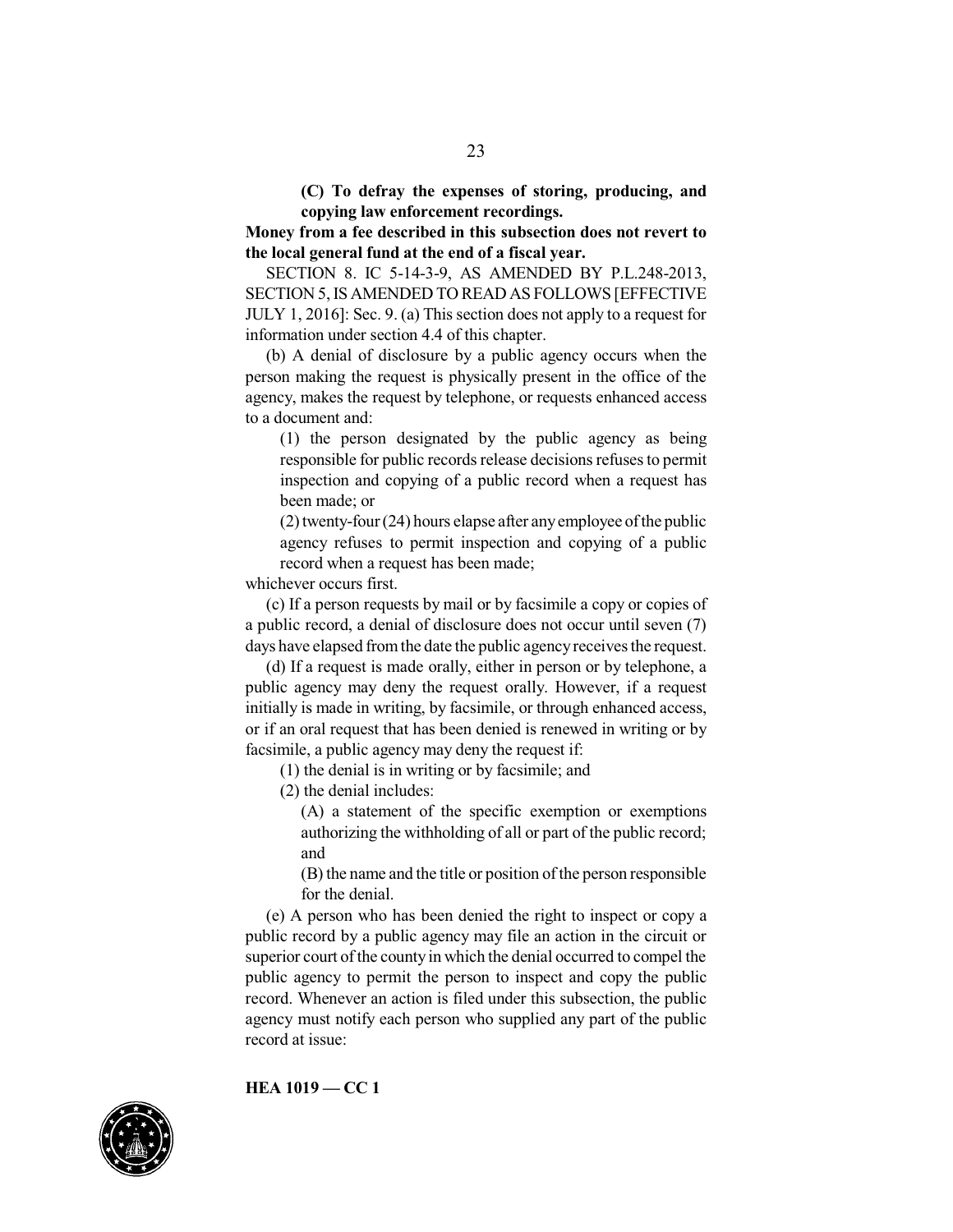(1) that a request for release of the public record has been denied; and

 $(2)$  whether the denial was in compliance with an informal inquiry response or advisory opinion of the public access counselor.

Such persons are entitled to intervene in any litigation that results from the denial. The person who has been denied the right to inspect or copy need not allege or prove any special damage different from that suffered by the public at large.

(f) The court shall determine the matter de novo, with the burden of proof on the public agency to sustain its denial. If the issue in de novo review under this section is whether a public agency properly denied accessto a public record because the record is exempted under section 4(a) of this chapter, the public agency meets its burden of proof under thissubsection by establishing the content of the record with adequate specificity and not by relying on a conclusory statement or affidavit.

(g) **Thissubsection does not apply to an action under section 5.2 of this chapter.** If the issue in a de novo review under this section is whether a public agency properly denied access to a public record because the record is exempted under section 4(b) of this chapter:

(1) the public agency meets its burden of proof under this subsection by:

(A) proving that:

**(i) the** record falls within any one (1) of the categories of exempted records under section 4(b) of this chapter; and

**(ii) if the action is for denial of access to a recording under section 5.1 of this chapter, the plaintiff is not a "requestor" as that term is defined in section 5.1 of this chapter; and**

(B) establishing the content of the record with adequate specificity and not by relying on a conclusory statement or affidavit; and

(2) a person requesting access to a public record meets the person's burden of proof under thissubsection by proving that the denial of access is arbitrary or capricious.

(h) The court may review the public record in camera to determine whether any part of it may be withheld under this chapter. However, if the complaint alleges that a public agency denied disclosure of a public record by redacting information in the public record, the court shall conduct an in camera inspection of the public record with the redacted information included.

(i) **Except as provided in subsection (k),** in any action filed under this section, a court shall award reasonable attorney's fees, court costs,

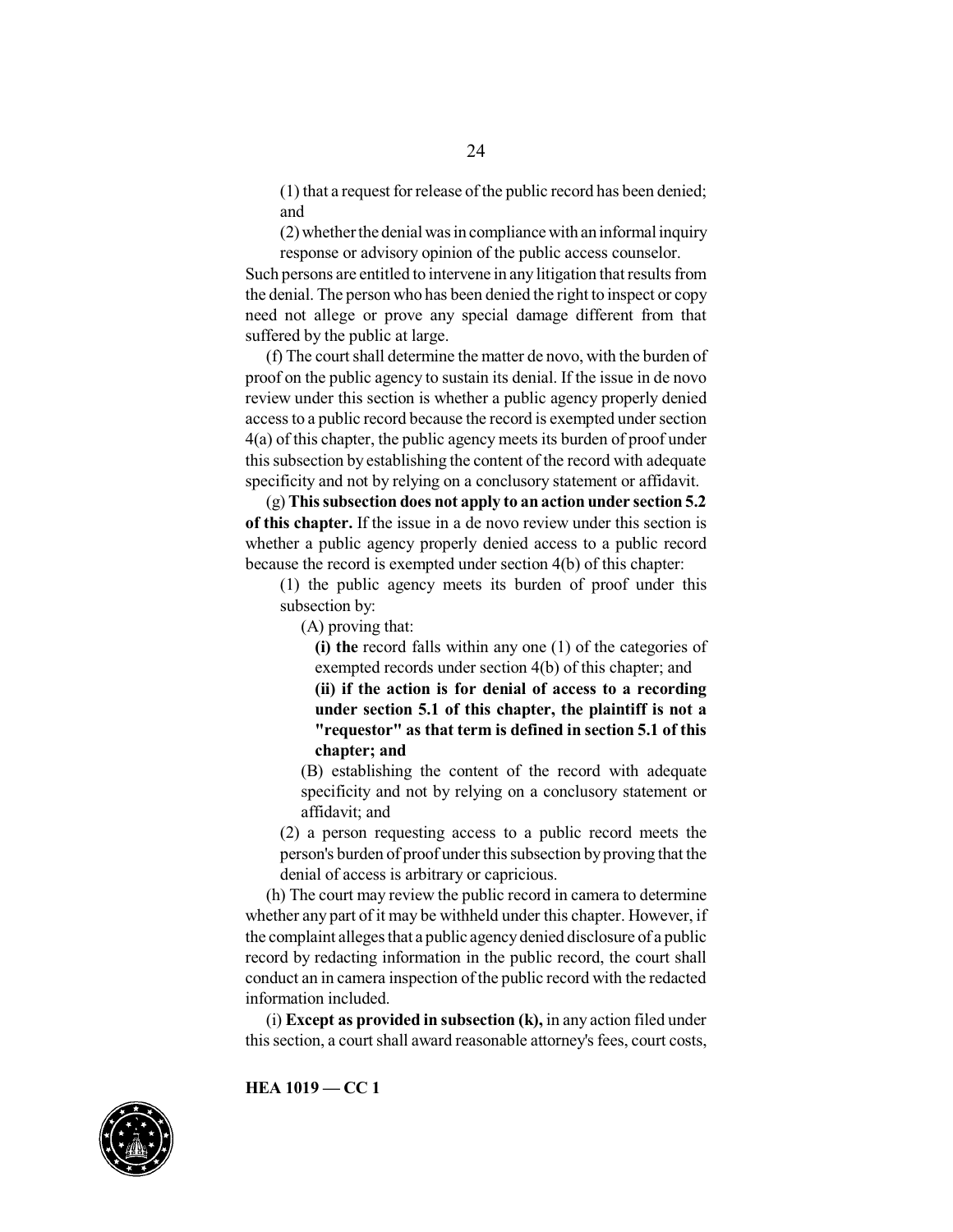and other reasonable expenses of litigation to the prevailing party if:

(1) the plaintiff substantially prevails; or

(2) the defendant substantially prevails and the court finds the action was frivolous or vexatious.

**Except as provided in subsection (k),** the plaintiff is not eligible for the awarding of attorney's fees, court costs, and other reasonable expenses if the plaintiff filed the action without first seeking and receiving an informal inquiry response or advisory opinion from the public access counselor, unless the plaintiff can show the filing of the action was necessary because the denial of access to a public record under this chapter would prevent the plaintiff from presenting that public record to a public agency preparing to act on a matter of relevance to the public record whose disclosure was denied.

(j) **Except as provided in subsection (k),** a court may assess a civil penalty under section 9.5 of this chapter only if the plaintiff obtained an advisory opinion from the public access counselor before filing an action under this section as set forth in section 9.5 of this chapter.

**(k) Thissubsection applies only to an action to appeal the denial of access to a law enforcement recording under section 5.1 of this chapter. A requestor (as defined in section 5.1 of this chapter) may bring an action to appeal from the denial of access to a law enforcement recording without first seeking or receiving an informal inquiry response or advisory opinion from the public access counselor. If the requestor prevails in an action under this subsection:**

**(1) the requestor is eligible for an award of reasonable attorney's fees, court costs, and other reasonable expenses; and**

**(2) a court may assess a civil penalty under section 9.5 of this chapter.**

 $(\mathbf{k})$  (I) A court shall expedite the hearing of an action filed under this section.

SECTION 9. IC 35-31.5-2-185.4 IS ADDED TO THE INDIANA CODE AS A **NEW** SECTION TO READ AS FOLLOWS [EFFECTIVE JULY 1, 2016]: **Sec. 185.4. "Law enforcement recording device" means a camera or other device for creating audio, visual, or audiovisual recordings that is:**

**(1) provided to or used by a law enforcement officer in the scope of the officer's duties; and**

**(2) designed to be worn by a law enforcement officer or attachedto the vehicle or transportationof a lawenforcement officer.**

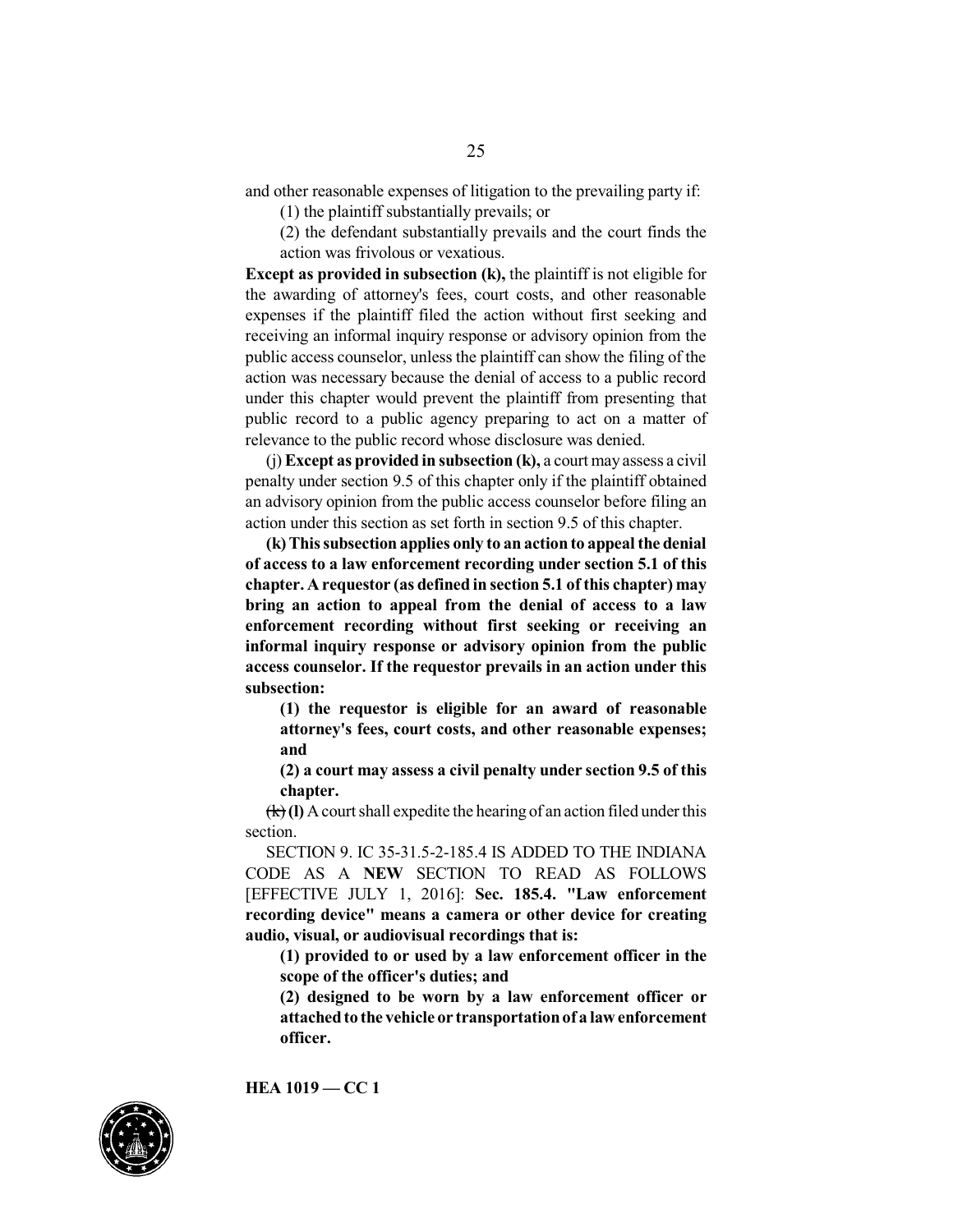SECTION 10. IC 35-46-8.5-1, AS ADDED BY P.L.170-2014, SECTION26,ISAMENDEDTOREADASFOLLOWS[EFFECTIVE JULY 1, 2016]: Sec. 1. (a) This section does not apply to any of the following:

(1) Electronic or video toll collection facilities or activities authorized under any of the following:

(A) IC 8-15-2.

(B) IC 8-15-3.

(C) IC 8-15.5.

(D) IC 8-15.7.

- (E) IC 8-16.
- (F) IC 9-21-3.5.

(2) A law enforcement officer who has obtained:

(A) a search warrant; or

(B) the consent of the owner or private property;

to place a camera or electronic surveillance equipment on private property.

**(3) A law enforcement officer who uses a law enforcement recording device in performance of the officer's duties.**

(b) A person who knowingly or intentionally places a camera or electronic surveillance equipment that records images or data of any kind while unattended on the private property of another person without the consent of the owner or tenant of the private property commits a Class A misdemeanor.